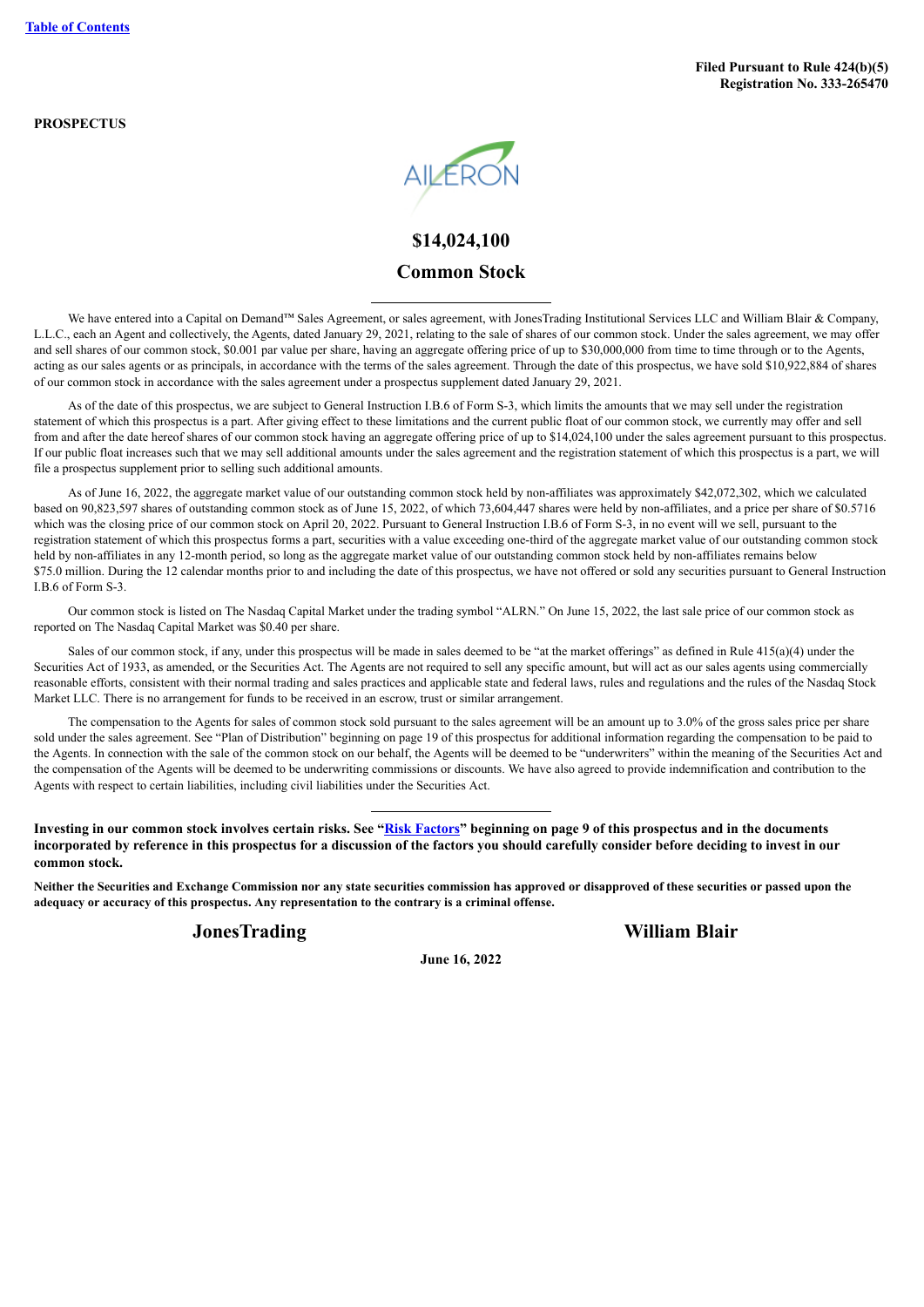ł.

## **TABLE OF CONTENTS**

<span id="page-1-0"></span>

|                                                                        | <b>Page</b> |
|------------------------------------------------------------------------|-------------|
| <b>ABOUT THIS PROSPECTUS</b>                                           |             |
| CAUTIONARY NOTE REGARDING FORWARD-LOOKING STATEMENTS AND INDUSTRY DATA |             |
| <b>PROSPECTUS SUMMARY</b>                                              | 4           |
| <b>THE OFFERING</b>                                                    | 8           |
| <b>RISK FACTORS</b>                                                    | 9           |
| <b>USE OF PROCEEDS</b>                                                 | 13          |
| <b>DILUTION</b>                                                        | 14          |
| <b>DESCRIPTION OF COMMON STOCK</b>                                     | 16          |
| <b>PLAN OF DISTRIBUTION</b>                                            | 19          |
| <b>LEGAL MATTERS</b>                                                   | 20          |
| <b>EXPERTS</b>                                                         | 20          |
| WHERE YOU CAN FIND MORE INFORMATION                                    | 21          |
| <b>INCORPORATION OF CERTAIN DOCUMENTS BY REFERENCE</b>                 | 21          |
|                                                                        |             |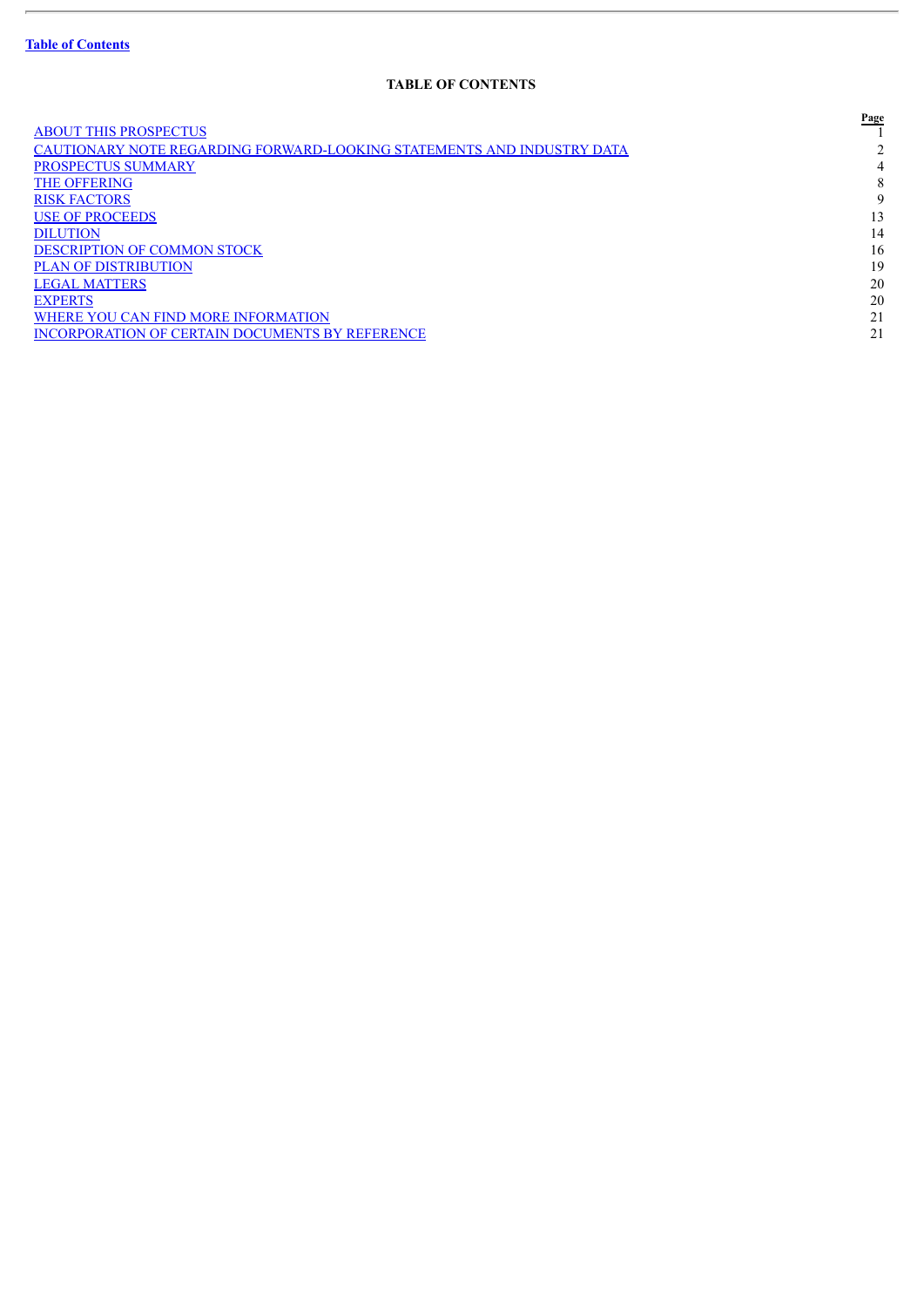## **ABOUT THIS PROSPECTUS**

<span id="page-2-0"></span>This prospectus is part of a registration statement that we filed with the Securities and Exchange Commission, which we refer to as the "SEC," utilizing a "shelf" registration process. Under this shelf registration process, we may from time to time sell shares of our common stock having an aggregate offering price of up to \$150,000,000. Under this prospectus, we may from time to time sell shares of our common stock having an aggregate offering price of up to \$14,024,100, at prices and on terms to be determined by market conditions at the time of the offering in accordance with the sales agreement.

Before buying any of the common stock that we are offering, we urge you to carefully read this prospectus and all of the information contained in the documents incorporated by reference herein, as well as the additional information described under the headings "Where You Can Find More Information" and "Incorporation of Certain Documents by Reference." These documents contain important information that you should consider when making your investment decision.

We further note that the representations, warranties and covenants made by us in any agreement that is filed as an exhibit to any document that is incorporated by reference herein were made solely for the benefit of the parties to such agreement, including, in some cases, for the purpose of allocating risk among the parties to such agreement, and should not be deemed to be a representation, warranty or covenant to you. Moreover, such representations, warranties or covenants were accurate only as of the date when made. Accordingly, such representations, warranties and covenants should not be relied on as accurately representing the current state of our affairs.

We have not, and the Agents have not, authorized anyone to provide you with any information other than that contained in or incorporated by reference in this prospectus or in any related free writing prospectus filed by us with the SEC. We have not, and the Agents have not, authorized anyone to provide you with different information. This prospectus does not constitute an offer to sell or the solicitation of an offer to buy any securities other than the securities described in this prospectus or an offer to sell or the solicitation of an offer to buy such securities in any circumstances in which such offer or solicitation is unlawful. You should assume that the information appearing in this prospectus, the documents incorporated by reference and any related free writing prospectus is accurate only as of their respective dates. Our business, financial condition, results of operations and prospects may have changed materially since those dates.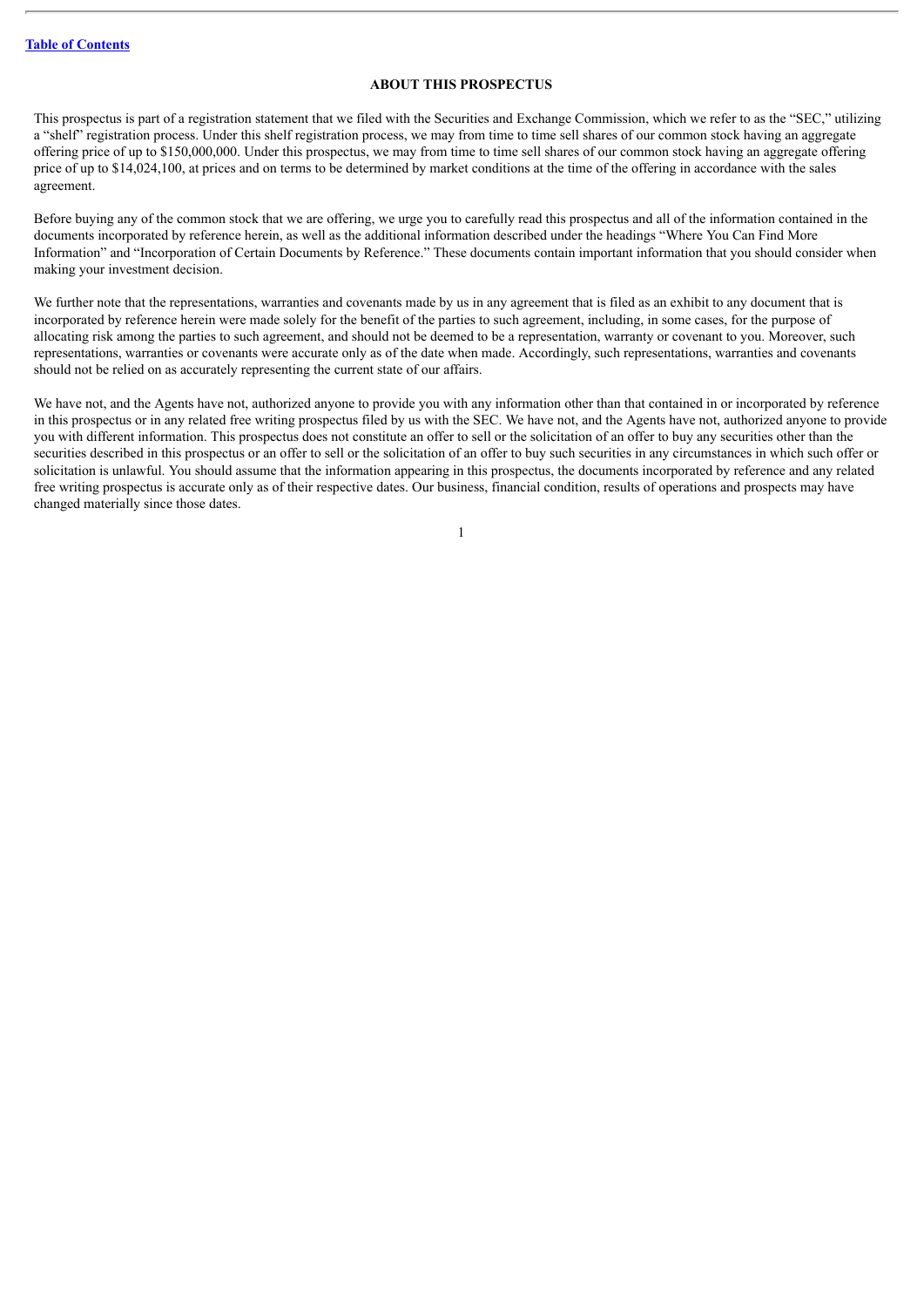## **CAUTIONARY NOTE REGARDING FORWARD-LOOKING STATEMENTS AND INDUSTRY DATA**

<span id="page-3-0"></span>This prospectus and the information incorporated by reference herein includes "forward-looking statements" within the meaning of Section 27A of the Securities Act and Section 21E of the Securities Exchange Act of 1934, as amended, or the Exchange Act, that involve substantial risks and uncertainties. All statements, other than statements of historical fact, contained in this prospectus or the information incorporated by reference herein, including statements regarding our strategy, future operations, future financial position, future revenue, projected costs, prospects, plans and objectives of management, are forward-looking statements. The words "anticipate," "believe," "continue," "could," "estimate," "expect," "intend," "may," "might," "plan," "potential," "predict," "project," "should," "target," "would," and similar expressions are intended to identify forward-looking statements, although not all forward-looking statements contain these identifying words.

The forward-looking statements in this prospectus and the information incorporated by reference herein include, among other things, statements about:

- our plans to develop and commercialize ALRN-6924, including the potential benefits thereof;
- our ongoing and future clinical trials for ALRN-6924, whether conducted by us or by any future collaborators, including the timing of initiation of these trials and of the anticipated results;
- our expectations regarding our ability to fund our operating expenses and capital expenditure requirements with our cash, cash equivalents and investments;
- our expectations related to the use of proceeds from this offering.
- our estimates regarding expenses, future revenue, capital requirements and needs for additional financing;
- the timing of and our ability to obtain and maintain marketing approvals for ALRN-6924;
- the rate and degree of market acceptance and clinical utility of any products for which we receive marketing approval;
- our commercialization, marketing and manufacturing capabilities and strategy;
- our intellectual property position and strategy;
- our ability to identify additional product candidates with significant commercial potential;
- our plans to enter into collaborations for the development and commercialization of ALRN-6924 and any additional product candidates;
- potential benefits of any future collaboration;
- developments relating to our competitors and our industry;
- the impact of government laws and regulations;
- the impact the coronavirus pandemic may have on the timing of our clinical development and on our operations; and
- our ability to maintain our listing on The Nasdaq Capital Market.

We may not actually achieve the plans, intentions or expectations disclosed in our forward-looking statements, and you should not place undue reliance on our forward-looking statements. Actual results or events could differ materially from the plans, intentions and expectations disclosed in the forwardlooking statements we make. We have included important factors in the cautionary statements included, or incorporated by reference, in this prospectus, particularly in the "Risk Factors" section, that we believe could cause actual results or events to differ materially from the forward-looking statements that we make. You should also carefully review the risk factors and cautionary statements described in the other documents we file from time to time with the SEC that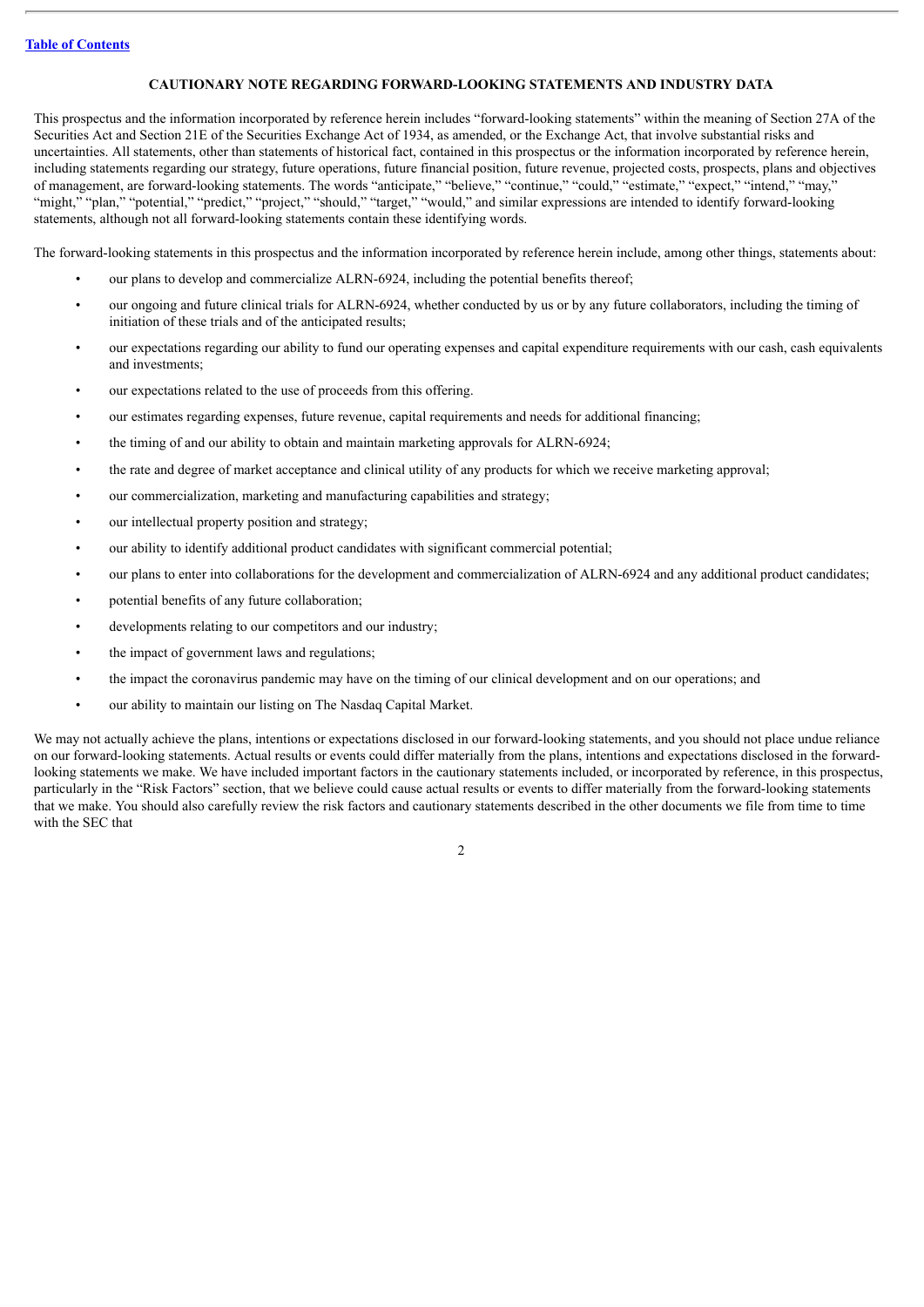are incorporated herein by reference, specifically our most recent Annual Report on Form 10-K, our Quarterly Reports on Form 10-Q and our Current Reports on Form 8-K. Our forward-looking statements do not reflect the potential impact of any future acquisitions, mergers, dispositions, collaborations, joint ventures or investments that we may make or enter into.

You should read this prospectus, the documents incorporated by reference herein and the documents that we have filed as exhibits to the registration statement of which this prospectus is a part completely and with the understanding that our actual future results may be materially different from what we expect. The forward-looking statements contained in this prospectus and incorporated by reference herein are made as of the date hereof, and we do not assume any obligation to update any forward-looking statements except as required by applicable law.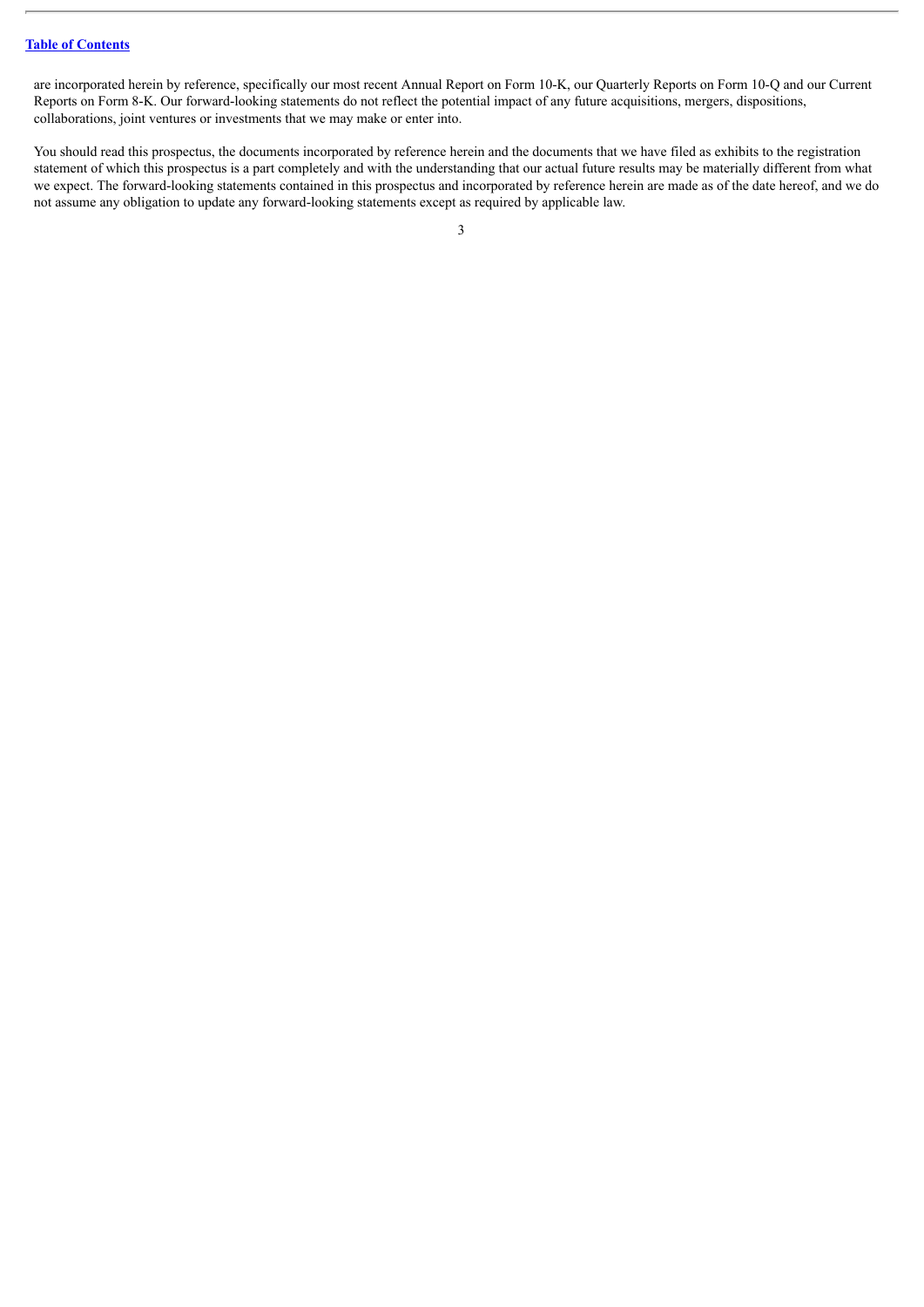#### **PROSPECTUS SUMMARY**

<span id="page-5-0"></span>This summary highlights selected information contained elsewhere in this prospectus and in the documents we incorporate by reference herein. This summary does not contain all of the information you should consider before making an investment decision. You should read this entire prospectus carefully, especially the risks of investing in our common stock discussed under "Risk [Factors"](#page-10-0) beginning on page 9 of this prospectus and our most recent Annual Report on Form 10-K and Quarterly Report on Form 10-O, along with our consolidated financial statements and notes to those consolidated financial statements and the other information incorporated by reference in this prospectus, before making an investment *decision.*

#### **Aileron Therapeutics, Inc.**

#### **Overview**

We are a clinical-stage chemoprotection oncology company that aspires to make chemotherapy safer and thereby more effective to save more patients' lives. ALRN-6924, our first-in-class MDM2/MDMX dual inhibitor, is designed to activate p53, which in turn upregulates p21, a known inhibitor of the cell replication cycle. ALRN-6924 is the only reported chemoprotective agent in clinical development to employ a biomarker strategy, in which we exclusively focus on treating patients with p53-mutated cancers. Our targeted strategy is designed to selectively protect multiple healthy cell types throughout the body from chemotherapy without protecting cancer cells. As a result, healthy cells are spared from chemotherapeutic destruction while chemotherapy continues to kill cancer cells. By reducing or eliminating multiple chemotherapy-induced side effects, ALRN-6924 may improve patients' quality of life and help them better tolerate chemotherapy. Enhanced tolerability may result in fewer dose reductions or delays of chemotherapy and the potential for improved efficiency. Our vision is to bring chemoprotection to all patients with p53-mutated cancer regardless of type of cancer or chemotherapy.

## **Risks Related to Our Business**

Our business is subject to a number of risks of which you should be aware before making an investment decision. These risks are discussed more fully in the "Risk Factors" section of this prospectus immediately following this prospectus summary and our most recent Annual Report on Form 10-K and Quarterly Report on Form 10-Q. These risks include the following:

- Our business depends entirely on the successful development and commercialization of our product candidate, ALRN-6924. Our clinical trials of ALRN-6924 may not be successful. If our trials prove unsuccessful or if we are unable to obtain approval for and commercialize ALRN-6924 or experience significant delays in doing so, our business will be materially harmed.
- We will need substantial additional funding to continue our operations. Our cash, cash equivalents and investments are not sufficient to enable us to complete the development or commercialization of ALRN-6924. If we are unable to raise capital when needed, we may be forced to delay, reduce and/or eliminate our research and drug development programs, reduce headcount, and future commercialization efforts, or take other actions that could adversely affect our business.
- We have incurred significant losses since inception. We expect to incur losses for the foreseeable future and may never achieve or maintain profitability. Even if we are able to develop and commercialize ALRN-6924, we may never generate revenues that are significant or large enough to achieve profitability.
- The COVID-19 pandemic has affected and may continue to affect our ability to conduct our ongoing and planned clinical trials, disrupt regulatory activities, or have other adverse effects on our business and operations. In addition, this pandemic has adversely impacted economies worldwide, which could result in adverse effects on our business and operations.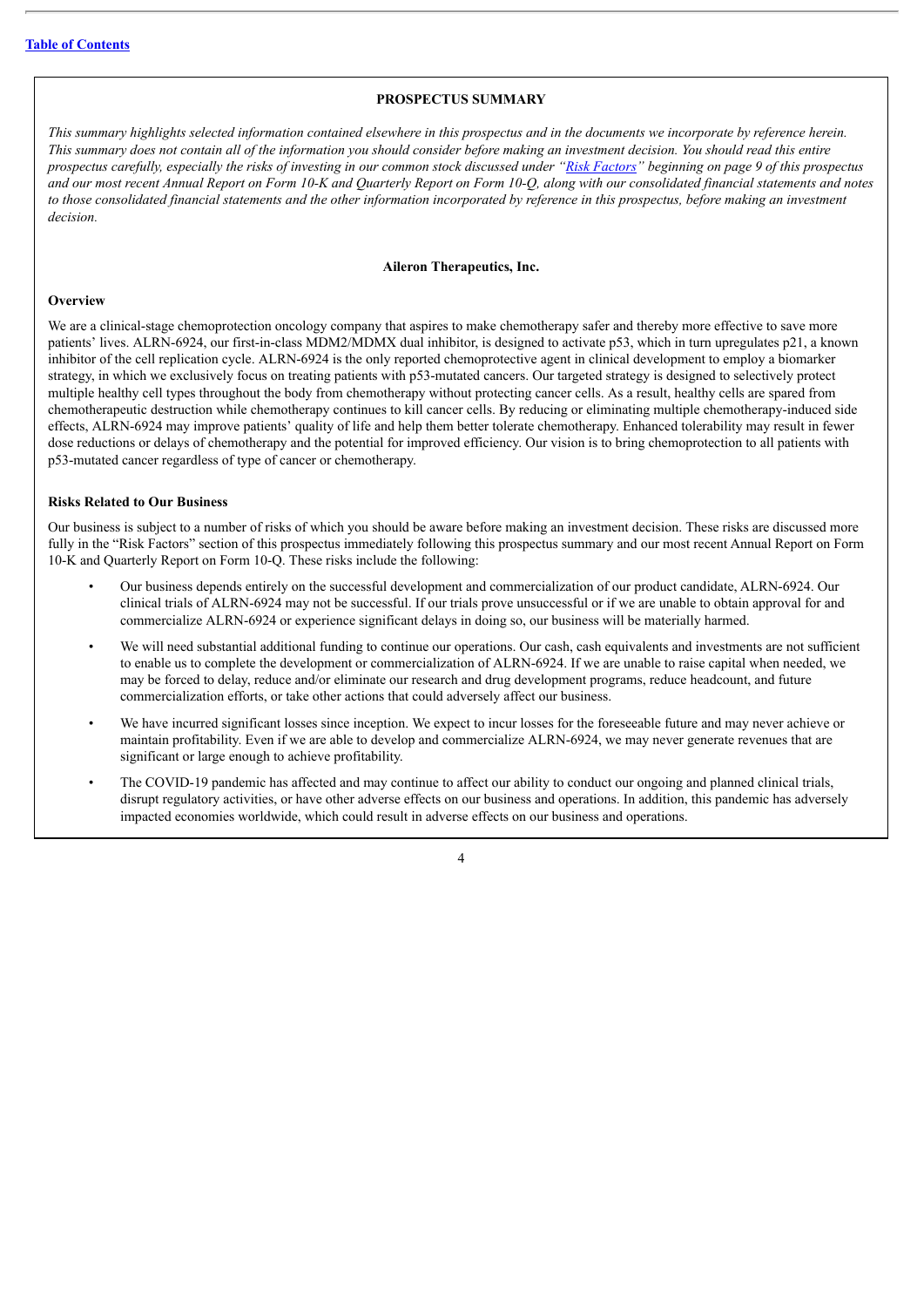- The approach we are taking to discover and develop novel drugs is unproven and may never lead to marketable products.
- We are pursuing the development of ALRN-6924 as a chemoprotective agent in combination with approved chemotherapeutics. If the U.S. Food and Drug Administration, or the FDA, revokes approval of any such chemotherapeutic, or if safety, efficacy, manufacturing or supply issues arise with any chemotherapeutic that we use in combination with ALRN-6924 in the future, we may be unable to further develop and/or market ALRN-6924, or we may experience significant regulatory delays, and our business could be materially harmed.
- The outcome of preclinical testing and early clinical trials may not be predictive of the success of later clinical trials, interim results of a clinical trial, do not necessarily predict final results and the results of our clinical trials may not satisfy the requirements of the FDA or comparable foreign regulatory authorities. In addition, results of clinical trials of ALRN-6924 when used with one chemotherapy or in one patient population may not be predictive of the results of other clinical trials of ALRN-6924 when used with a different chemotherapy or in a different patient population.
- Clinical drug development is a lengthy and expensive process, with an uncertain outcome. If clinical trials of ALRN-6924 or any other product candidate that we may develop fail to demonstrate safety and efficacy to the satisfaction of regulatory authorities or do not otherwise produce positive results, we may incur additional costs, experience delays in completing, or ultimately be unable to complete, the development of ALRN-6924 or any other product candidate that we may develop or be unable to obtain marketing approval.
- We are conducting clinical trials of ALRN-6924 and plan to conduct additional clinical trials of ALRN-6924 at sites outside the United States. The FDA's acceptance of data from clinical trials outside of the United States is subject to conditions. Accordingly, the FDA may not accept data from trials conducted in such locations and the conduct of trials outside the United States could subject us to additional delays and expense.
- We may not be able to initiate or continue clinical trials for ALRN-6924 or any other product candidate that we may develop if we are unable to locate and enroll a sufficient number of eligible patients to participate in these trials as required by the FDA or comparable foreign regulatory authorities. Patient enrollment is a significant factor in the timing of clinical trials. We do not yet know exactly how many patients will have the genetic profile that ALRN-6924 or other future product candidates are designed to address. In particular, because our clinical trials are targeted at a subset of patients in indications with p53-mutated cancers, our ability to enroll eligible patients may be limited or may result in slower enrollment than we anticipate.
- If serious adverse or unacceptable side effects are identified during the development of ALRN-6924 or any other product candidate that we may develop or we observe limited efficacy of ALRN-6924 or any other product candidate that we may develop, we may need to abandon or limit the development of ALRN-6924 or other product candidates that we may develop.
- The FDA or comparable foreign regulatory authorities may, under certain circumstances, require that a companion diagnostic be approved for use with ALRN-6924. If we are unable to successfully develop and obtain approval for such a diagnostic, either on our own or through a third party, or if we experience significant delays in doing so, we may not obtain marketing approval for ALRN-6924 in a timely manner, or at all.
- We face substantial competition, which may result in others discovering, developing or commercializing products before or more successfully than we do.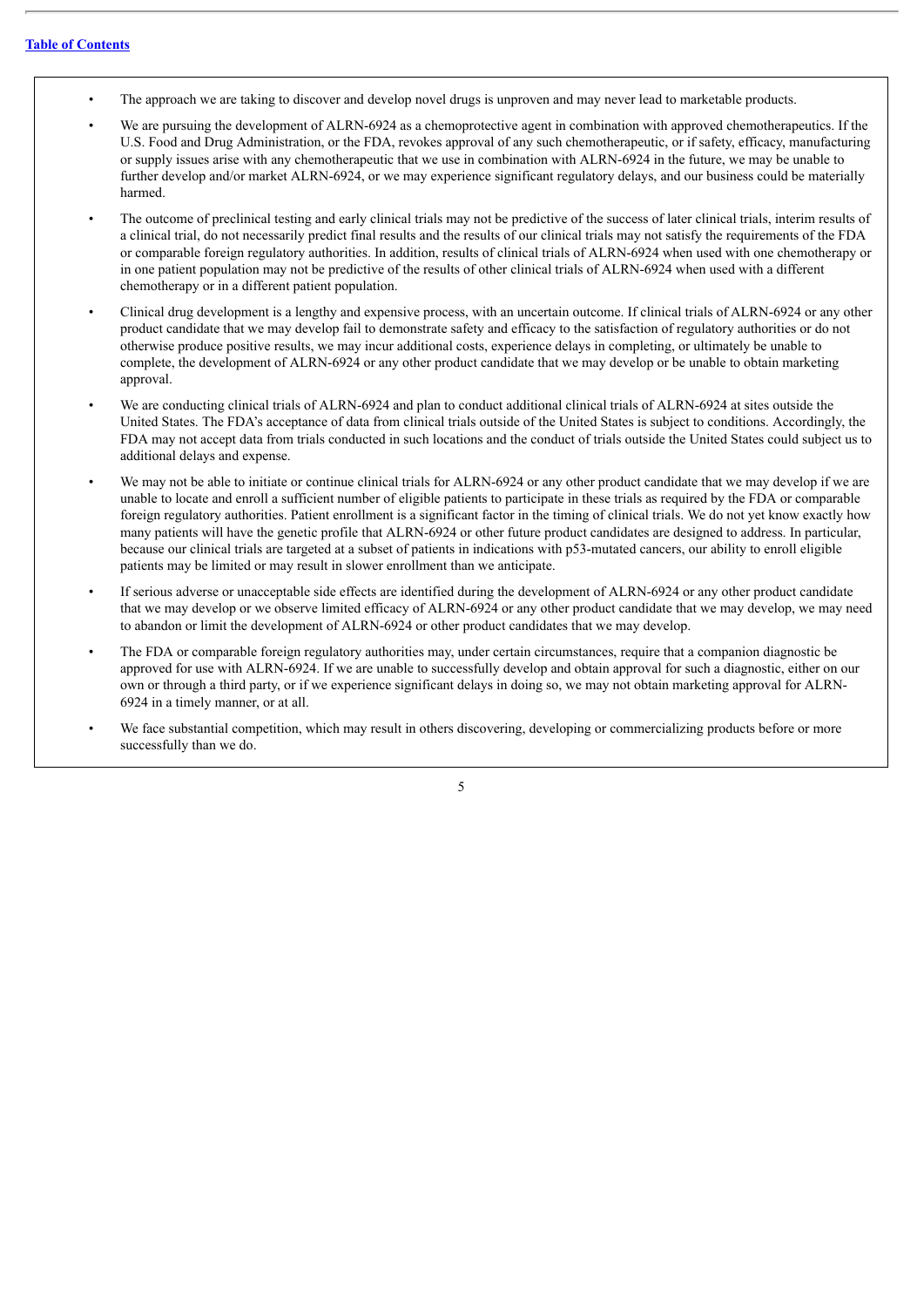- We rely on third parties to conduct our clinical trials and some aspects of our research and preclinical studies, and those third parties may not perform satisfactorily, including failing to meet deadlines for the completion of such trials, research and studies.
- We contract with third parties for the manufacture of our ALRN-6924 for our ongoing clinical trials and expect to continue to do so for additional clinical trials and ultimately for commercialization. This reliance on third parties increases the risk that we will not have sufficient quantities of ALRN-6924 or such quantities at an acceptable cost, which could delay, prevent or impair our development or commercialization efforts.
- We may seek to enter into strategic collaborations for the development, marketing and commercialization of ALRN-6924 or other product candidates. If we are unable to enter into collaborations or those collaborations into which we enter are not successful, the development, marketing and/or commercialization of ALRN-6924 or such other product candidates that are the subject of such collaborations would be harmed.
- Our success depends in part on our ability to protect our intellectual property. It is difficult and costly to protect our proprietary rights and technology, and we may not be able to ensure their protection.
- If we fail to comply with our obligations under our patent licenses with third parties, we could lose license rights that are important to our business.
- Even if we complete the necessary preclinical studies and clinical trials, the marketing approval process is expensive, time-consuming and uncertain and may prevent us, or any future collaborators, from obtaining approvals for the commercialization of ALRN-6924 or any other product candidate that we may develop. As a result, we cannot predict when or if, and in which territories or for which indications, we, or any future collaborators, will obtain marketing approval to commercialize ALRN-6924 or any other product candidate that we may develop.
- Even if ALRN-6924 receives marketing approval, it may fail to achieve the degree of market acceptance by physicians, patients, healthcare payors and others in the medical community necessary for commercial success.
- If we fail to maintain compliance with the requirements for continued listing on the Nasdaq Capital Market, our common stock could be delisted from trading, which would adversely affect the liquidity of our common stock and our ability to raise additional capital or enter into strategic transactions.

#### **Corporate Information**

We were incorporated under the laws of the State of Delaware on August 6, 2001 under the name Renegade Therapeutics, Inc. We changed our name to Aileron Therapeutics, Inc. in February 2007. Our principal executive offices are located at 285 Summer Street, Suite 101, Boston, Massachusetts 02210, and our telephone number is (617) 995-0900. Our website address is http://www.aileronrx.com. The information contained on, or that can be accessed through, our website is not a part of this prospectus. We have included our website address in this prospectus solely as an inactive textual reference.

In this prospectus, unless otherwise stated or the context otherwise requires, references to "Aileron," "the company," "we," "us," "our" and similar references refer to Aileron Therapeutics, Inc. Aileron and other trademarks or service marks of Aileron appearing in this prospectus are the property of Aileron. The other trademarks, trade names and service marks appearing in this prospectus are the property of their respective owners. Solely for convenience, the trademarks and trade names in this prospectus are referred to without the ® and ™ symbols, but such references should not be construed as any indicator that their respective owners will not assert, to the fullest extent under applicable law, their rights thereto.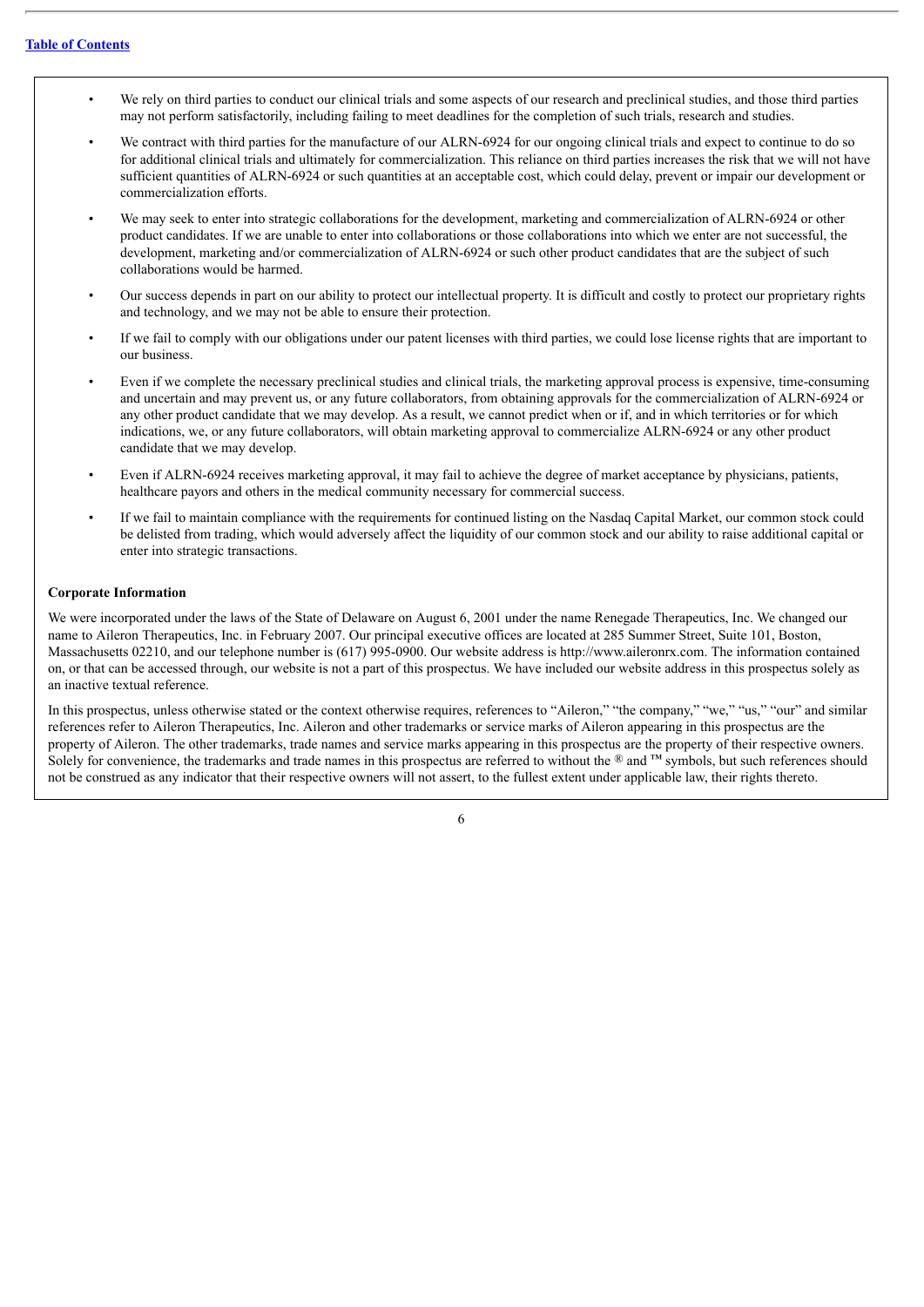#### **Implications of Being an Emerging Growth Company and a Smaller Reporting Company**

As a company with less than \$1.07 billion of revenue during our last fiscal year, we qualify as an "emerging growth company" as defined in the Jumpstart Our Business Startups Act of 2012, or the JOBS Act. We may remain an emerging growth company until December 31, 2022 or until such earlier time as we have more than \$1.07 billion in annual revenue, the market value of our stock held by non-affiliates is more than \$700 million as of the last business day of our most recently completed second fiscal quarter or we issue more than \$1 billion of non-convertible debt over a three-year period. For so long as we remain an emerging growth company, we are permitted and intend to rely on exemptions from certain disclosure and other requirements that are applicable to other public companies that are not emerging growth companies.

We are also a "smaller reporting company," meaning that the market value of our stock held by non-affiliates is less than \$700 million and our annual revenue was less than \$100 million during our most recently completed fiscal year. We may continue to be a smaller reporting company if either (i) the market value of our stock held by non-affiliates is less than \$250 million or (ii) our annual revenue was less than \$100 million during the most recently completed fiscal year and the market value of our stock held by non-affiliates is less than \$700 million. If we are a smaller reporting company at the time we cease to be an emerging growth company, we may continue to rely on exemptions from certain disclosure requirements that are available to smaller reporting companies. For so long as we remain a smaller reporting company, we are permitted and intend to rely on exemptions from certain disclosure and other requirements that are applicable to other public companies that are not smaller reporting companies.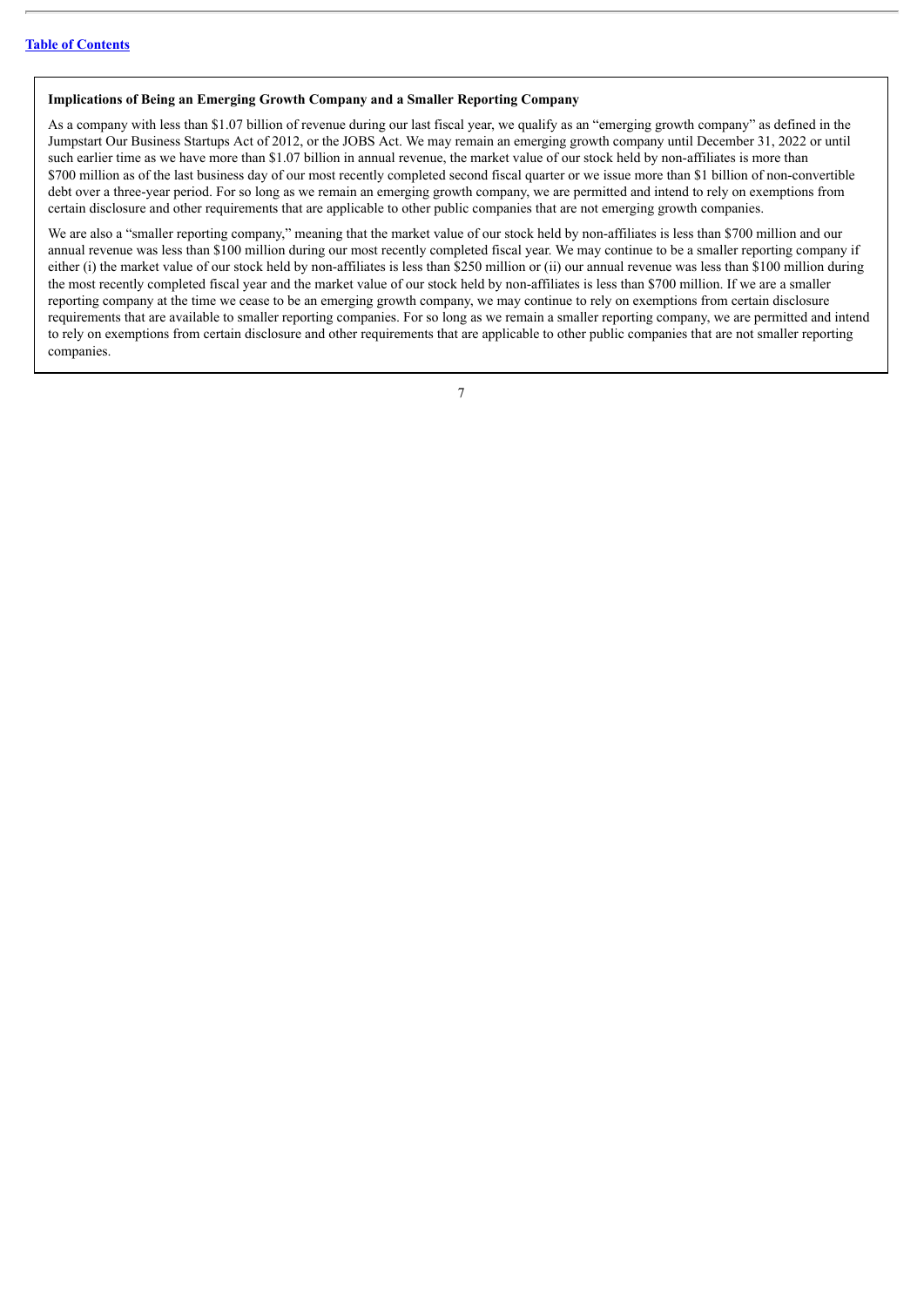<span id="page-9-0"></span>

| <b>THE OFFERING</b>                 |                                                                                                                                                                                                                                                                        |  |
|-------------------------------------|------------------------------------------------------------------------------------------------------------------------------------------------------------------------------------------------------------------------------------------------------------------------|--|
| <b>Common Stock Offered by Us</b>   | Shares of our common stock having an aggregate offering price of up to \$14,024,100.                                                                                                                                                                                   |  |
| <b>Manner of Offering</b>           | "At the market offering" that may be made from time to time through or to JonesTrading<br>Institutional Services LLC and William Blair & Company, L.L.C., as sale agents or<br>principals. See "Plan of Distribution."                                                 |  |
| <b>Use of Proceeds</b>              | We intend to use the net proceeds from this offering primarily for general corporate<br>purposes. See "Use of Proceeds" on page 13 of this prospectus.                                                                                                                 |  |
| <b>Risk Factors</b>                 | You should read the "Risk Factors" section of this prospectus and the other information<br>included in, or incorporated by reference in, this prospectus for a discussion of factors to<br>consider carefully before deciding to invest in shares of our common stock. |  |
| <b>Nasdaq Capital Market Symbol</b> | ALRN                                                                                                                                                                                                                                                                   |  |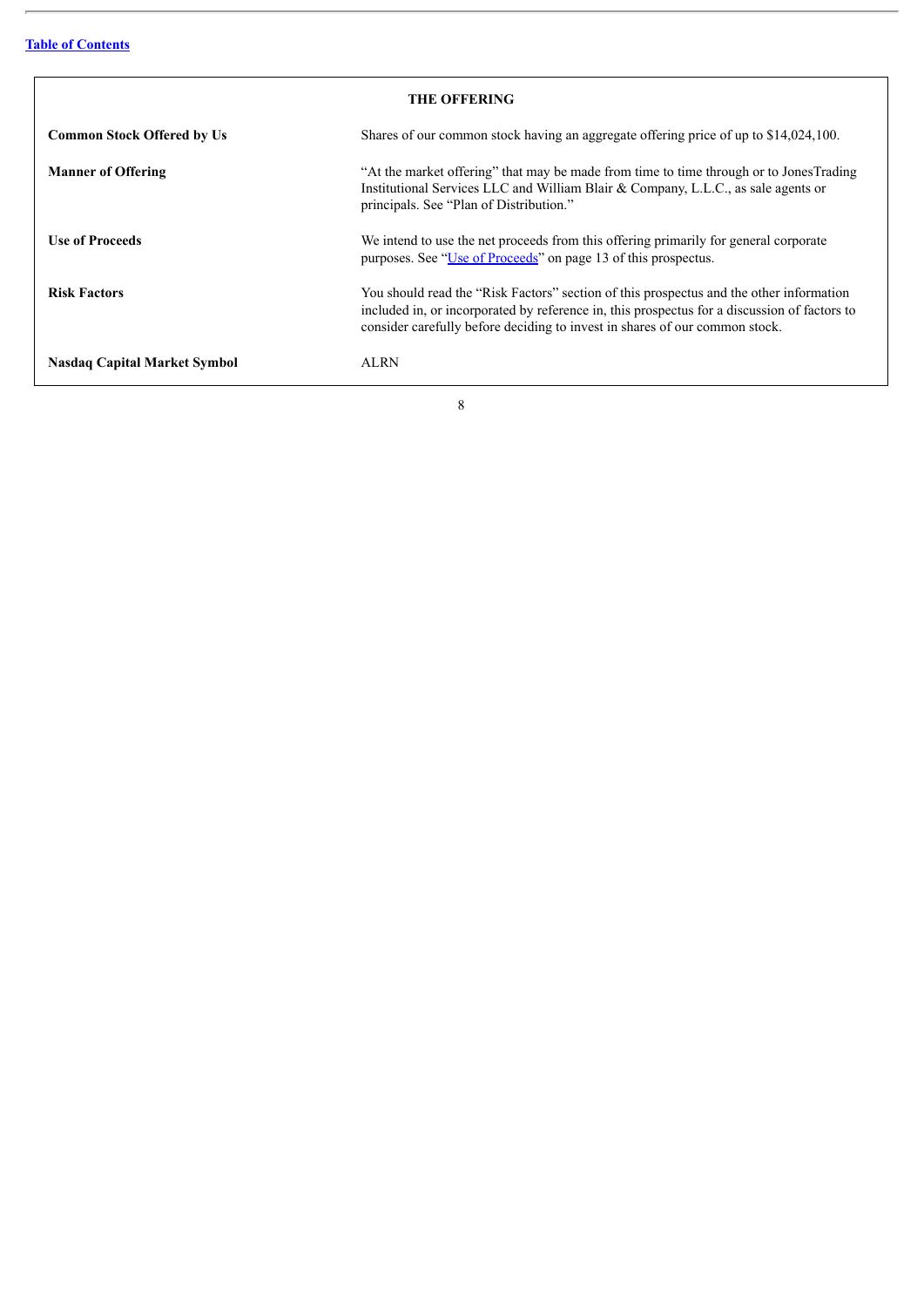#### **RISK FACTORS**

<span id="page-10-0"></span>Investing in our common stock involves a high degree of risk. You should carefully consider the risks and uncertainties described below together with all of the other information contained in this prospectus and the risk factors in our most recent Annual Report on Form 10-K, Quarterly Report on Form 10-O and in our other filings with the SEC that we make from time to time, which are incorporated by reference in this prospectus, together with other information in this prospectus, the information and documents incorporated by reference in this prospectus or free writing prospectus that we authorize for use in connection with this offering. If any of the following risks actually occur, our business, prospects, operating results and financial condition could suffer materially. In such event, the trading price of our common stock could decline and you might lose all or part of your investment.

#### **Risks Related to This Offering**

#### Our management has broad discretion in the use of the net proceeds from this offering and may invest or spend the proceeds of this offering in ways *with which you may not agree or in ways that may not yield a return.*

Our management will have broad discretion in the application of the net proceeds from this offering and could spend the proceeds in ways that do not improve our results of operations or enhance the value of our common stock. The failure by our management to apply these funds effectively could result in financial losses that could cause the price of our common stock to decline and delay the development of our product candidates. Pending their use, we may invest the net proceeds from this offering in a manner that does not produce income or that loses value.

In addition, the issuance from time to time of shares of our common stock in this offering, or our ability to issue these shares of common stock in this offering, could result in resales of our common stock by our current stockholders concerned about the potential dilution of their holdings. In turn, these resales could have the effect of depressing the market price for our common stock.

### Because we do not anticipate paying any cash dividend on our capital stock for the foreseeable future, capital appreciation, if any, of our common *stock will be our stockholders' sole source of gain.*

We have never declared nor paid cash dividends on our capital stock. We currently intend to retain all of our future earnings, if any, to finance the growth and development of our business. In addition, the terms of any future debt agreements may preclude us from paying dividends. As a result, capital appreciation, if any, of our common stock will be our stockholders' sole source of gain for the foreseeable future.

#### *It is not possible to predict the aggregate proceeds resulting from sales made under the sales agreement.*

Subject to certain limitations in the sales agreement and compliance with applicable law, we have the discretion to deliver a placement notice to the Agents at any time throughout the term of the sales agreement. The number of shares that are sold through the Agents after delivering a placement notice will fluctuate based on a number of factors, including the market price of our common stock during the sales period, any limits we may set with the Agents in any applicable placement notice and the demand for our common stock. As such, it is not possible to predict the number of shares to be sold pursuant to the sales agreement. Because the price per share of each share sold pursuant to the sales agreement will fluctuate based on the market price of our common stock during the sales period, it is not currently possible to predict the aggregate proceeds to be raised in connection with sales under the sales agreement.

#### The common stock offered hereby will be sold in "at the market offerings," and investors who buy shares at different times will likely pay different *prices.*

Investors who purchase shares in this offering at different times will likely pay different prices, and accordingly may experience different levels of dilution and different outcomes in their investment results. We will have

 $\overline{Q}$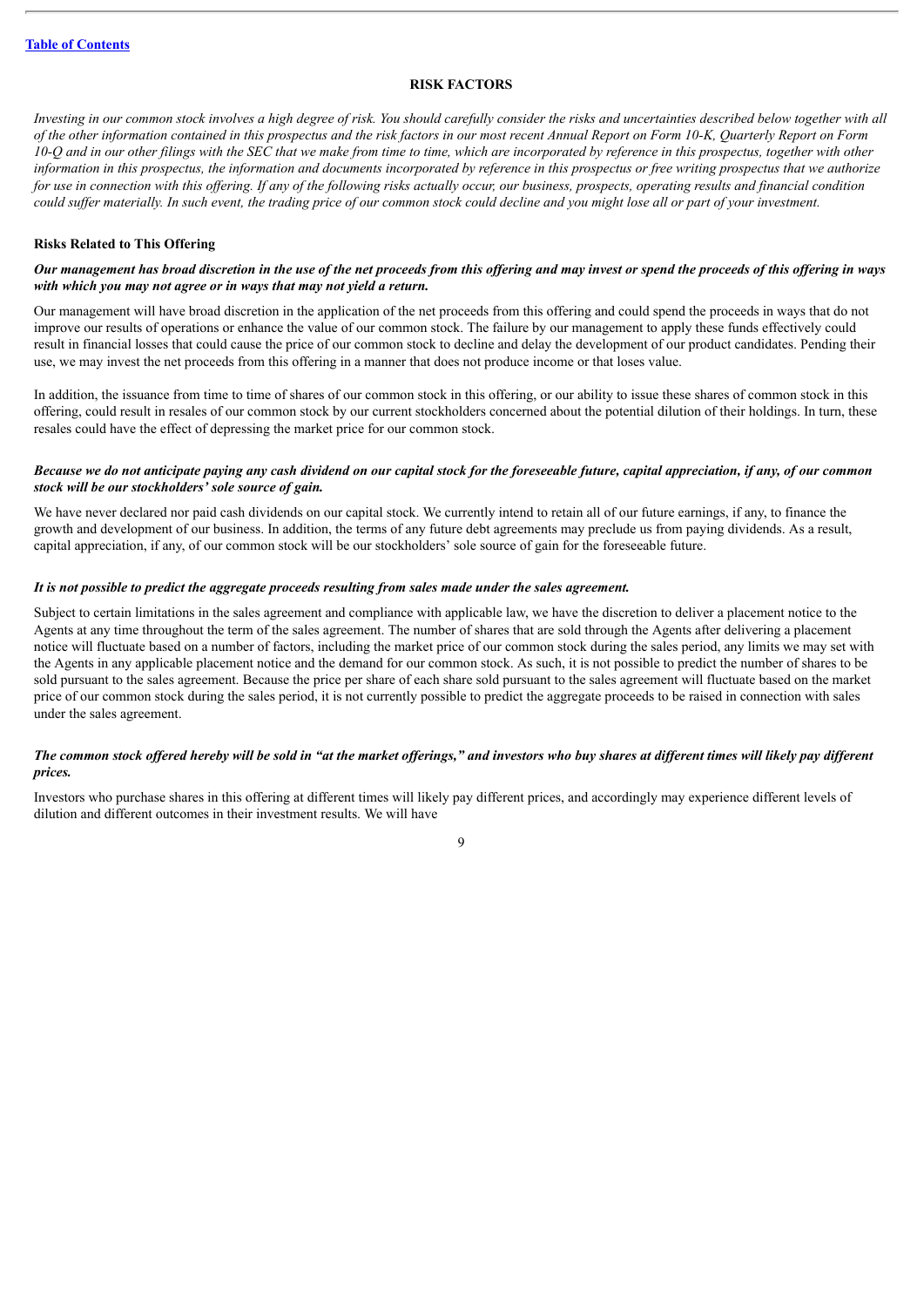discretion, subject to market demand and the terms of the sales agreement, to vary the timing, prices and number of shares sold in this offering. In addition, subject to the final determination by our board of directors or any restrictions we may place in any applicable placement notice, there is no minimum or maximum sales price for shares to be sold in this offering. Investors may experience a decline in the value of the shares they purchase in this offering as a result of sales made at prices lower than the prices they paid.

#### The price of our common stock is volatile and may fluctuate substantially, which could result in substantial losses for our stockholders.

Our stock price is volatile. During the period from June 28, 2017 to June 15, 2022, the closing price of our common stock ranged from a high of \$14.91 per share to a low of \$0.29 per share. The stock market in general and the market for pharmaceutical and biotechnology companies in particular have experienced extreme volatility that has often been unrelated to the operating performance of other companies. As a result of this volatility, our stockholders may not be able to sell their shares at or above the price they paid for their shares. The market price for our common stock may be influenced by many factors, including:

- the timing and results of clinical trials of ALRN-6924 and any of our other product candidates that may develop;
- regulatory actions with respect to ALRN-6924 or our competitors' products and product candidates;
- the effect of the COVID-19 pandemic on both the healthcare system and the patient population;
- the success of existing or new competitive products or technologies;
- announcements by us or our competitors of significant acquisitions, strategic partnerships, joint ventures, collaborations or capital commitments;
- establishment or termination of collaborations for ALRN-6924 or development programs;
- failure or discontinuation of any of our development programs;
- results of clinical trials of product candidates of our competitors;
- regulatory or legal developments in the United States and other countries;
- developments or disputes concerning patent applications, issued patents or other proprietary rights;
- the recruitment or departure of key personnel;
- the level of expenses related to ALRN-6924 or development programs;
- the results of our efforts to discover, develop, acquire or in-license additional product candidates or products;
- actual or anticipated changes in estimates as to financial results or development timelines;
- announcement or expectation of additional financing efforts;
- sales of our common stock by us, our insiders or other stockholders;
- variations in our financial results or those of companies that are perceived to be similar to us;
- changes in estimates or recommendations by securities analysts, if any, that cover our stock;
- changes in the structure of healthcare payment systems;
- market conditions in the pharmaceutical and biotechnology sectors;
- general economic, industry and market conditions; and
- the other risk factors described in our most recent Annual Report on Form 10-K, Quarterly Report on Form 10-Q and in our other filings with the SEC that we make from time to time.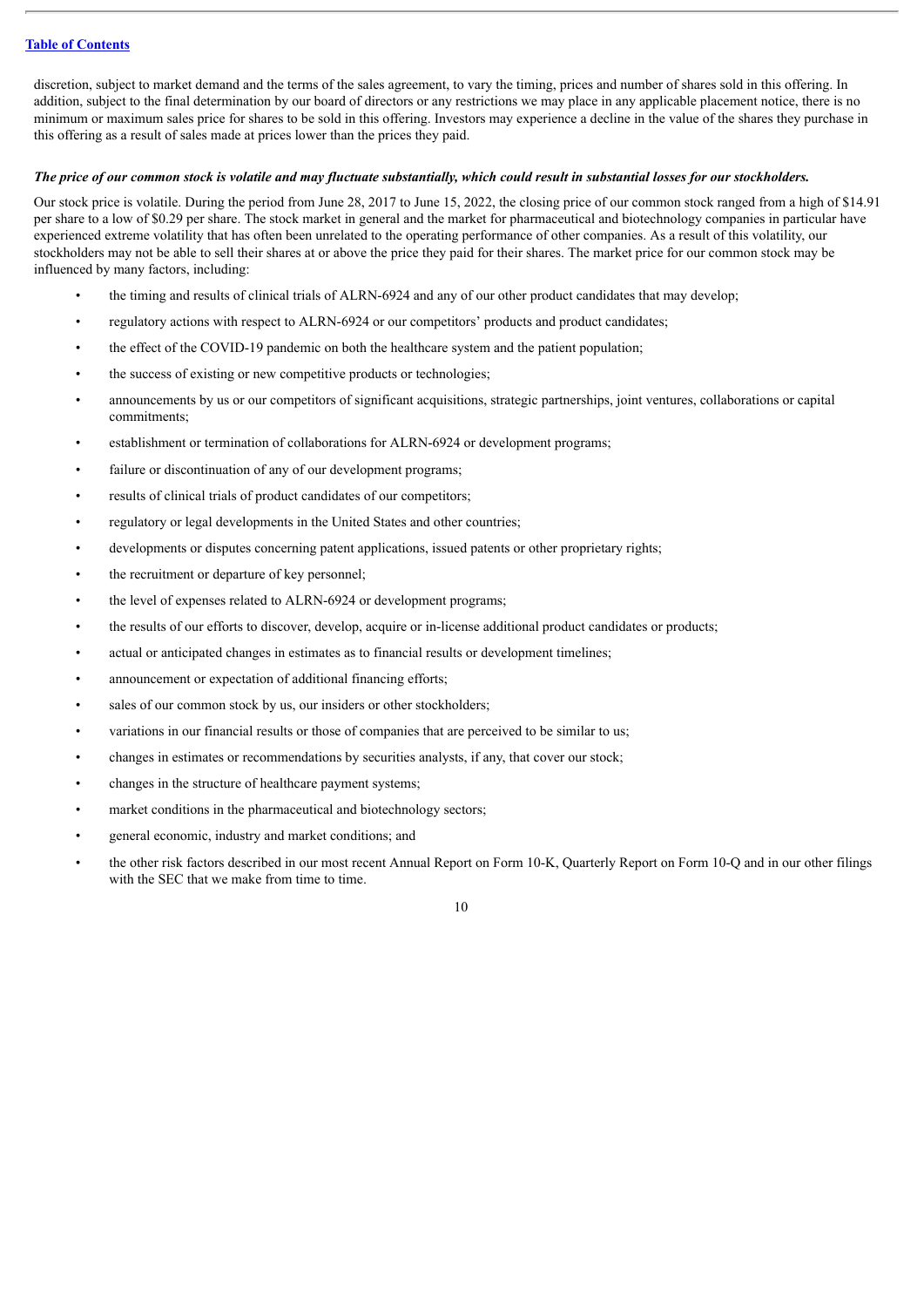#### *You may experience immediate and substantial dilution.*

The offering price per share in this offering may exceed the net tangible book value per share of our common stock outstanding prior to this offering. Assuming that an aggregate of 35,325,189 shares of our common stock are sold at a price of \$0.40 per share pursuant to this prospectus, which was the last reported sale price of our common stock on The Nasdaq Capital Market on June 15, 2022, for aggregate net proceeds of \$13.0 million, after deducting commissions and estimated aggregate offering expenses payable by us, you would experience immediate dilution of \$0.01 per share, representing the difference between our pro forma as adjusted net tangible book value per share as of March 31, 2022, after giving effect to this offering and the assumed offering price. The exercise of outstanding stock options may result in further dilution of your investment. See the section entitled "Dilution" below for a more detailed illustration of the dilution you would incur if you participate in this offering.

#### *You may experience future dilution as a result of future equity of erings.*

In order to raise additional capital, we may in the future offer additional shares of our common stock or other securities convertible into or exchangeable for our common stock at prices that may not be the same as the public offering price for the shares in this offering. We may sell shares or other securities in any other offering at prices that are less than the price paid by investors in this offering, and investors purchasing shares or other securities in the future could have rights superior to existing stockholders. The price per share at which we sell additional shares of our common stock, or securities convertible or exchangeable into common stock, in future transactions may be higher or lower than the price paid by investors in this offering.

Additionally, if and when we sell shares of our common stock to Lincoln Park Capital Fund LLC, or Lincoln Park, pursuant to our purchase agreement, dated September 21, 2020, with Lincoln Park, or the Purchase Agreement, you may experience dilution as a result of such sales.

#### If we fail to maintain compliance with the reauirements for continued listing on the Nasdaa Capital Market, our common stock could be delisted from trading, which would adversely affect the liquidity of our common stock and our ability to raise additional capital or enter into strategic *transactions.*

On December 6, 2021, we received a deficiency letter from the Listing Qualifications Department, or the Staff, of the Nasdaq Stock Market, or Nasdaq, notifying us that, for the last 30 consecutive business days, the bid price for our common stock had closed below the minimum \$1.00 per share requirement for continued inclusion on the Nasdaq Capital Market pursuant to Nasdaq Listing Rule 5550(a)(2), or the Bid Price Rule. The deficiency letter does not result in the immediate delisting of our common stock from the Nasdaq Capital Market. In accordance with Nasdaq Listing Rule 5810(c) (3)(A), or the Compliance Period Rule, we were initially provided an initial period of 180 calendar days, or until June 7, 2022 to regain compliance with the Bid Price Rule and on June 7, 2020, we were provided an additional period of 180 calendar days, or until December 5, 2022, or the Compliance Date. If, at any time before the Compliance Date, the bid price for the Company's common stock closes at \$1.00 or more per share for a minimum of 10 consecutive business days, as required under the Compliance Period Rule, the Staff will provide written notification to us that we are in compliance with the Bid Price Rule, unless the Staff exercises its discretion to extend this 10-day period pursuant to Nasdaq Listing Rule 5810(c)(3)(H). As of the date of this prospectus, we have not yet regained compliance with the Bid Price Rule

If we do not comply with the Bid Price Rule by the Compliance Date, then Nasdaq will provide notice to us that our common stock will be delisted. At that time, we may appeal the Staff's delisting determination to a Nasdaq Listing Qualifications Panel, or the Panel. We expect that its common stock would remain listed pending the Panel's decision. There can be no assurance that, if we do appeal the Staff's delisting determination to the Panel, such appeal would be successful.

We intend to monitor the closing bid price of our common stock and may, if appropriate, consider available options to regain compliance with the Bid Price Rule, including seeking to effect a reverse stock split. On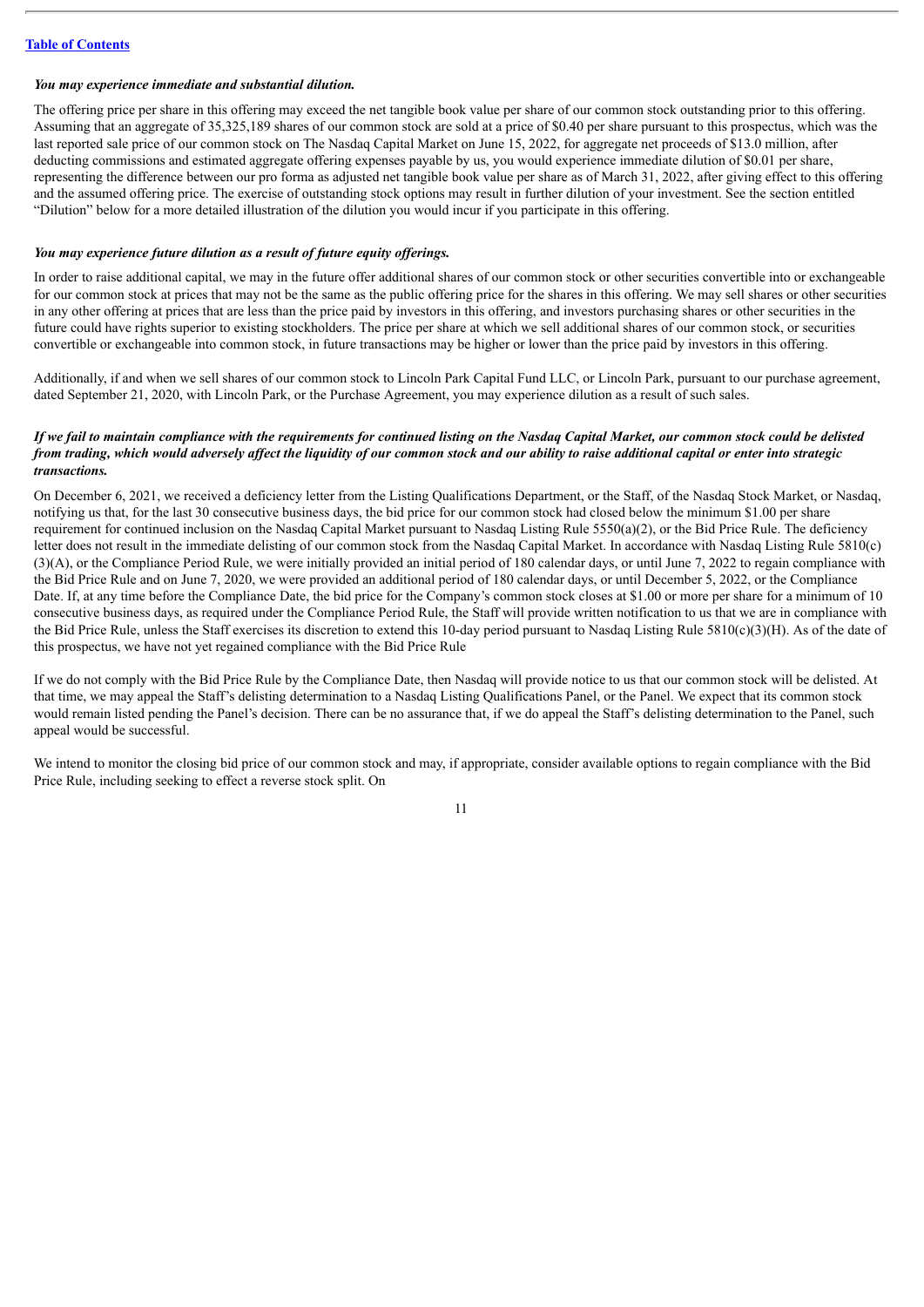June 15, 2022, we held our 2022 annual meeting of stockholders at which stockholders approved, amongst other things, an amendment to our restated certificate of incorporation to effect a reverse stock split at a ratio of not less than 1-for-5 and not greater than 1-for-25, with the exact ratio to be set within that range at the discretion of our board of directors prior to December 31, 2022 without further approval or authorization of our stockholders and with our board of directors able to elect to abandon such proposed amendment and not effect the reverse stock split authorized by stockholders, in its sole discretion. However, there can be no assurance that we will be able to regain compliance with the Bid Price Rule.

There are many factors that may adversely affect our minimum bid price. Many of these factors are outside of our control. As a result, we may not be able to sustain compliance with the Bid Price Rule in the long term. Any potential delisting of our common stock from the Nasdaq Capital Market would likely result in decreased liquidity and increased volatility for our common stock and would adversely affect our ability to raise additional capital or to enter into strategic transactions. Any potential delisting of our common stock from the Nasdaq Capital Market would also make it more difficult for our stockholders to sell our common stock in the public market.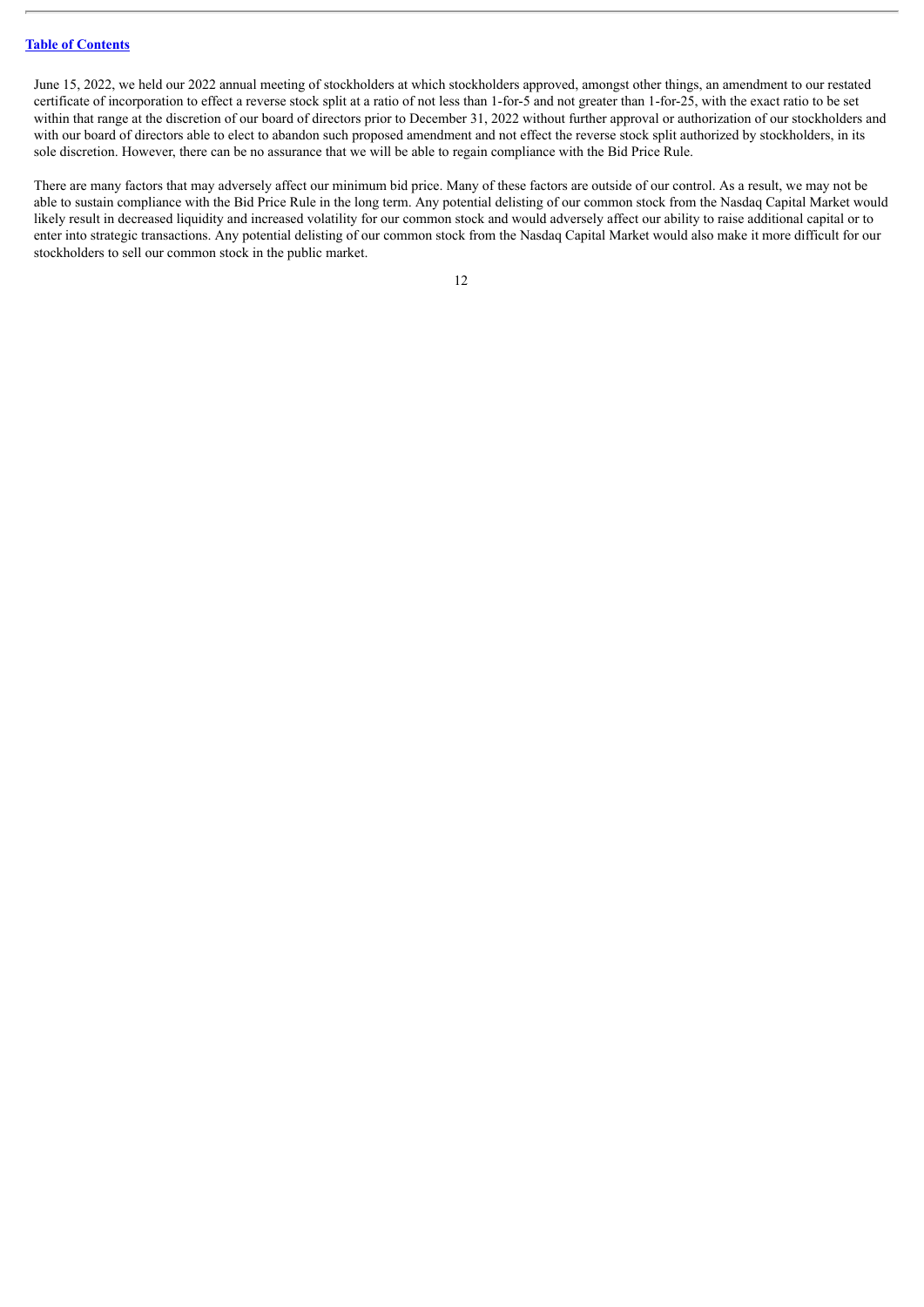## **USE OF PROCEEDS**

<span id="page-14-0"></span>We may issue and sell shares of our common stock having aggregate sales proceeds of up to \$14,024,100 from time to time. Because there is no minimum offering amount required as a condition to close this offering, the actual total public offering amount, commissions and proceeds to us, if any, are not determinable at this time. There can be no assurance that we will sell any shares under or fully utilize the sales agreement with the Agents as a source of financing.

We currently estimate that we will use the net proceeds from this offering primarily for general corporate purposes, which may include working capital and capital expenditures, research and development expenses, including clinical trial costs, general and administrative expenses, potential acquisition of, or investment in, companies, technologies, products or assets that complement our business, and repayment and refinancing of debt.

The amounts and timing of our actual use of the net proceeds may vary significantly depending on numerous factors, including the progress of our research and development efforts, the status of and results from clinical trials, any collaborations that we may enter into with third parties for our programs, and any unforeseen cash needs. As of the date of this prospectus, we cannot specify with certainty all of the particular uses for the net proceeds to us from this offering. Accordingly, our management will have broad discretion in the timing and application of these proceeds.

We may temporarily invest the net proceeds in investment-grade, interest-bearing securities until they are used for their stated purpose. We have not determined the amount of net proceeds to be used specifically for such purposes. As a result, management will retain broad discretion over the allocation of net proceeds.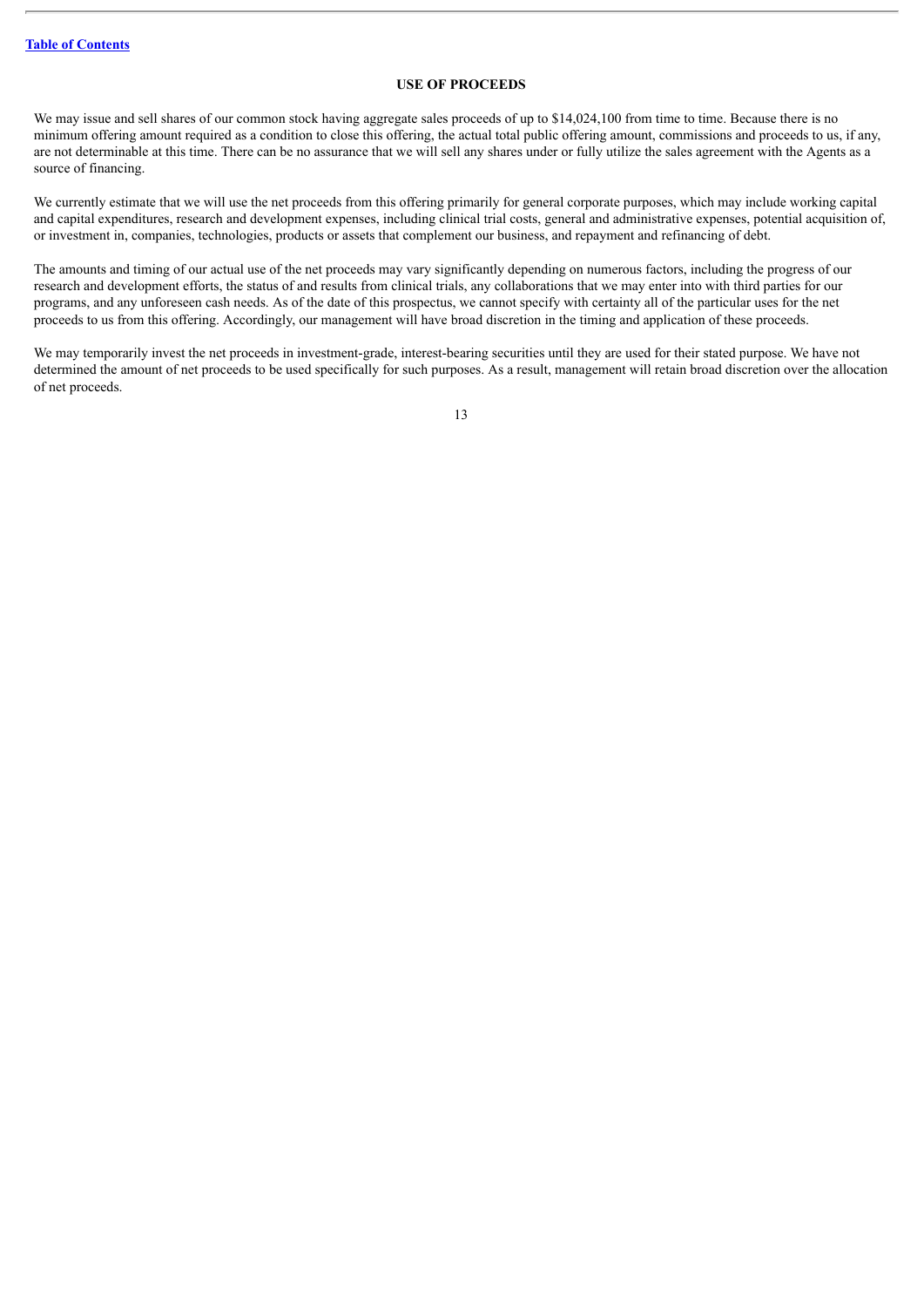## **DILUTION**

<span id="page-15-0"></span>If you invest in our common stock in this offering, your ownership interest will be diluted immediately to the extent of the difference between the price per share you pay in this offering and the as adjusted net tangible book value per share of our common stock after giving effect to this offering.

Our net tangible book value as of March 31, 2022 was approximately \$36.1 million, or \$0.40 per share. Net tangible book value per share is determined by dividing our total tangible assets, less total liabilities, by the 90,823,597 shares of common stock outstanding as of March 31, 2022. Dilution represents the difference between the portion of the amount per share paid by purchasers of shares in this offering and the as adjusted net tangible book value per share of our common stock immediately after giving effect to this offering.

After giving effect to the sale of our common stock pursuant to this prospectus in the aggregate amount of \$14,024,100 at an assumed offering price of \$0.40 per share, the last reported sale price of our common stock on The Nasdaq Capital Market on June 15, 2022, and after deducting commissions and estimated aggregate offering expenses payable by us, our as adjusted net tangible book value as of March 31, 2022 would have been approximately \$49.1 million, or \$0.39 per share. This represents an immediate decrease in net tangible book value of \$0.01 per share to existing stockholders and dilution of \$0.01 per share of as adjusted net tangible book value to new investors based on the assumed average sale price of \$0.40 per share. The following table illustrates this dilution to the investors purchasing shares of common stock in this offering:

| Assumed offering price per share                                                       |        | \$0.40 |
|----------------------------------------------------------------------------------------|--------|--------|
| Net tangible book value per share as of March 31, 2022                                 | 0.40   |        |
| Decrease in as adjusted net tangible book value per share attributable to investors    |        |        |
| purchasing shares of our common stock in this offering                                 | (0.01) |        |
| As adjusted net tangible book value per share after giving effect to this offering     |        | 0.39   |
| Dilution per share to investors purchasing shares of our common stock in this offering |        | \$0.01 |

The information discussed above is illustrative only and will vary based on the actual offering price, the actual number of shares we offer in this offering, and other terms of this offering determined at the time shares of our

common stock are sold pursuant to this prospectus. The shares sold in this offering, if any, will be sold from time to time at various prices.

The table does not include:

- 12,935,323 shares of common stock that have been reserved for issuance in connection with warrants outstanding as of March 31, 2022, at an exercise price of \$2.00 per share;
- 11,957,497 shares of common stock issuable upon exercise of stock options outstanding as of March 31, 2022, at a weighted-average exercise price of \$1.51 per share; and
- 5,102,686 and 150,000 shares of common stock available for future issuance, as of March 31, 2022, under our 2021 Stock Incentive Plan and our 2017 Employee Stock Purchase Plan, respectively, as well as any automatic increases in the number of shares of common stock reserved under these plans.

In addition, the discussion and table above assumes no additional sales of our common stock under the Purchase Agreement with Lincoln Park, pursuant to which we may sell, at our discretion, up to \$14.5 million of shares of our common stock from time to time during the 36-month term of the Purchase Agreement.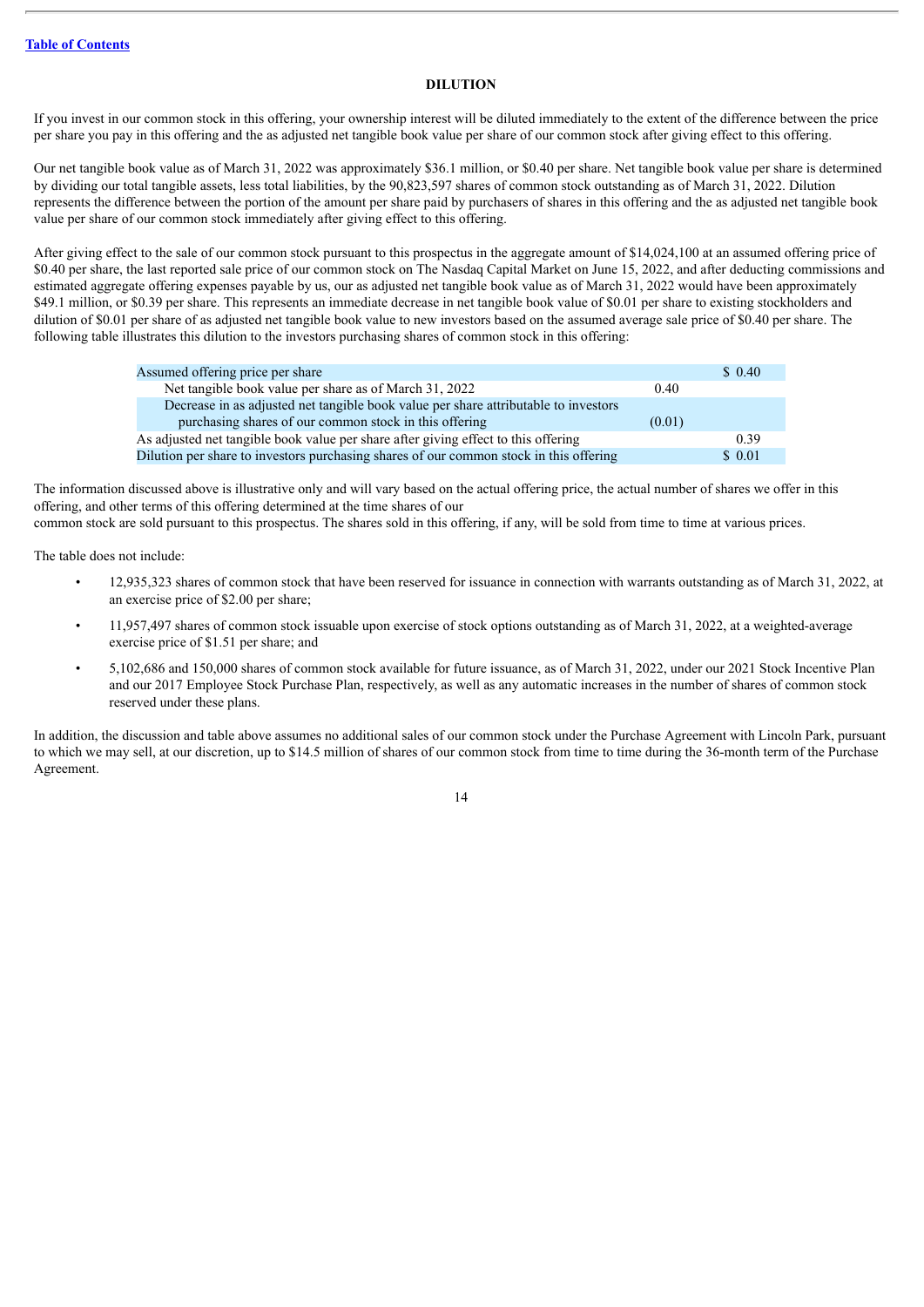To the extent that options or warrants outstanding as of March 31, 2022 have been or may be exercised or other shares are issued, investors purchasing shares of our common stock in this offering may experience further dilution. In addition, we may choose to raise additional capital due to market conditions or strategic considerations even if we believe we have sufficient funds for our current or future operating plans. To the extent that additional capital is raised through the sale of equity or convertible debt securities, the issuance of these securities could result in further dilution to our stockholders.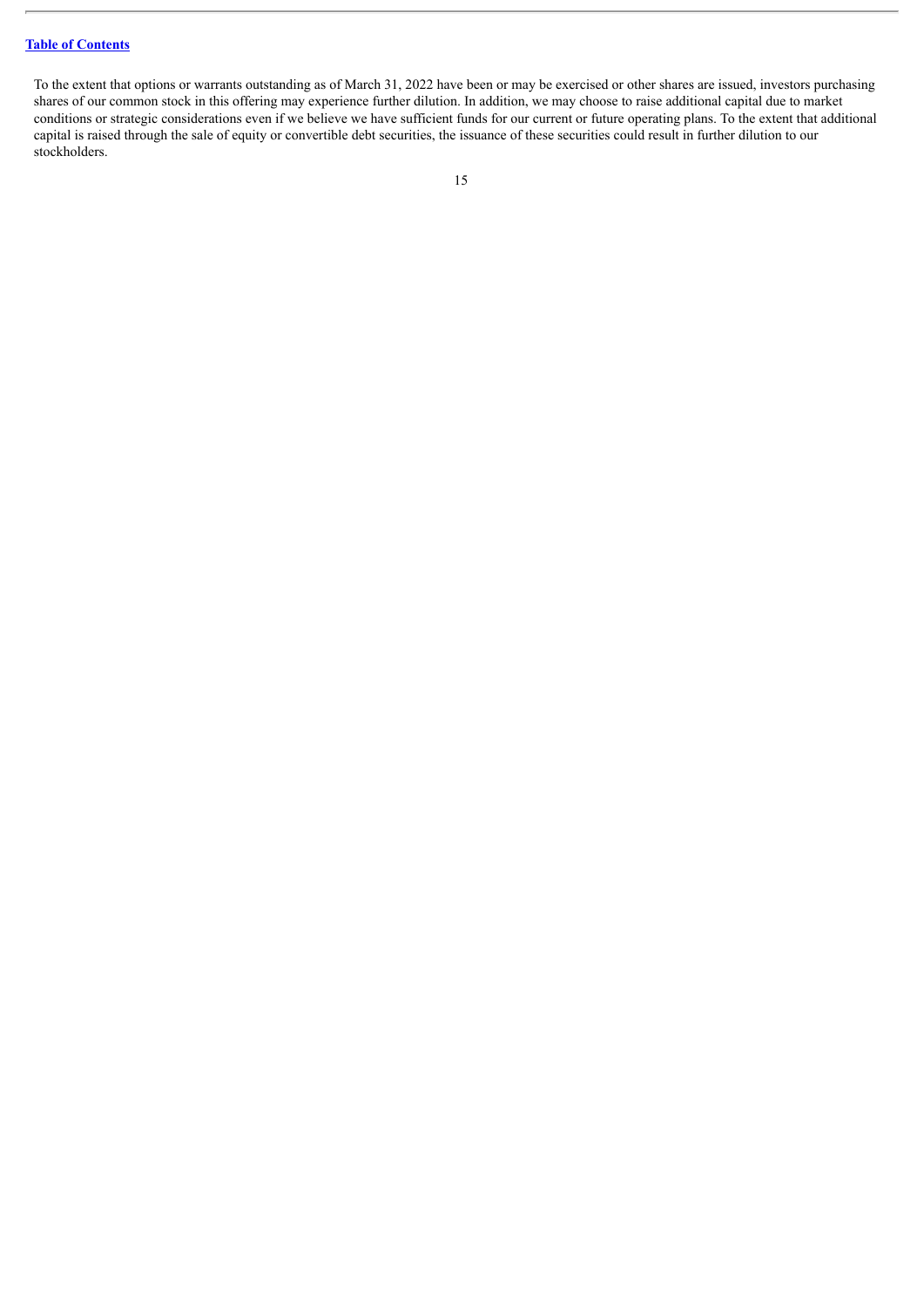## **DESCRIPTION OF COMMON STOCK**

<span id="page-17-0"></span>The following description of our common stock is intended as a summary only and therefore is not complete. This description is based upon, and is qualified by reference to, our certificate of incorporation and our bylaws, each as amended from time to time, and by applicable provisions of Delaware corporate law. You should read our certificate of incorporation and bylaws, which are filed as exhibits to the registration statement of which this prospectus forms a part, for the provisions that are important to you.

Our authorized capital stock consists of 300,000,000 shares of common stock, par value \$0.001 per share, and 5,000,000 shares of preferred stock, par value \$0.001 per share. The following description of our common stock and provisions of our certificate of incorporation and amended and restated by-laws are summaries and are qualified by reference to our certificate of incorporation and by-laws. Copies of these documents are filed with the SEC as exhibits to our registration statement of which this prospectus forms a part. As of June 15, 2022, 90,823,597 shares of common stock were outstanding and no shares of preferred stock were outstanding.

#### **Common Stock**

*Voting Rights*. Holders of our common stock are entitled to one vote for each share held on all matters submitted to a vote of stockholders and do not have cumulative voting rights. An election of directors by our stockholders will be determined by a plurality of the votes cast by the stockholders entitled to vote on the election. Any matter other than the election of directors to be voted upon by the stockholders will be decided by the affirmative vote of our stockholders having a majority in voting power of the votes cast by the stockholders present or represented and voting on such matter, except when a different vote is required by law, our certificate of incorporation or our bylaws.

*Dividends*. Holders of our common stock are entitled to receive proportionately any dividends as may be declared and paid on our common stock from funds lawfully available therefore as and when determined by our board of directors, subject to any preferential dividend rights of outstanding preferred stock.

*Liquidation and Dissolution*. In the event of our liquidation or dissolution, the holders of our common stock are entitled to receive proportionately all assets available for distribution to stockholders after the payment of all debts and other liabilities and subject to the prior rights of any outstanding preferred stock.

*Other Rights*. Holders of our common stock have no preemptive, subscription, redemption or conversion rights. The rights, preferences and privileges of holders of our common stock are subject to and may be adversely affected by the rights of the holders of shares of any series of preferred stock that we may designate and issue in the future. Outstanding shares of our common stock are non-assessable. Holders of our common stock are not, and will not be, subject to any liability as stockholders.

*Listing on The Nasdaq Capital Market*. Our common stock is listed on The Nasdaq Capital Market under the symbol "ALRN."

*Transfer Agent and Registrar*. The transfer agent and registrar for our common stock is Computershare Trust Company, N.A.

#### **Preferred Stock**

Under the terms of our certificate of incorporation, our board of directors is authorized to issue shares of preferred stock in one or more series without stockholder approval. Our board of directors has the discretion to determine the rights, preferences, privileges and restrictions, including voting rights, dividend rights, conversion rights, redemption privileges and liquidation preferences, of each series of preferred stock. The issuance of preferred stock could impede the completion of a merger, tender offer, or other takeover attempt.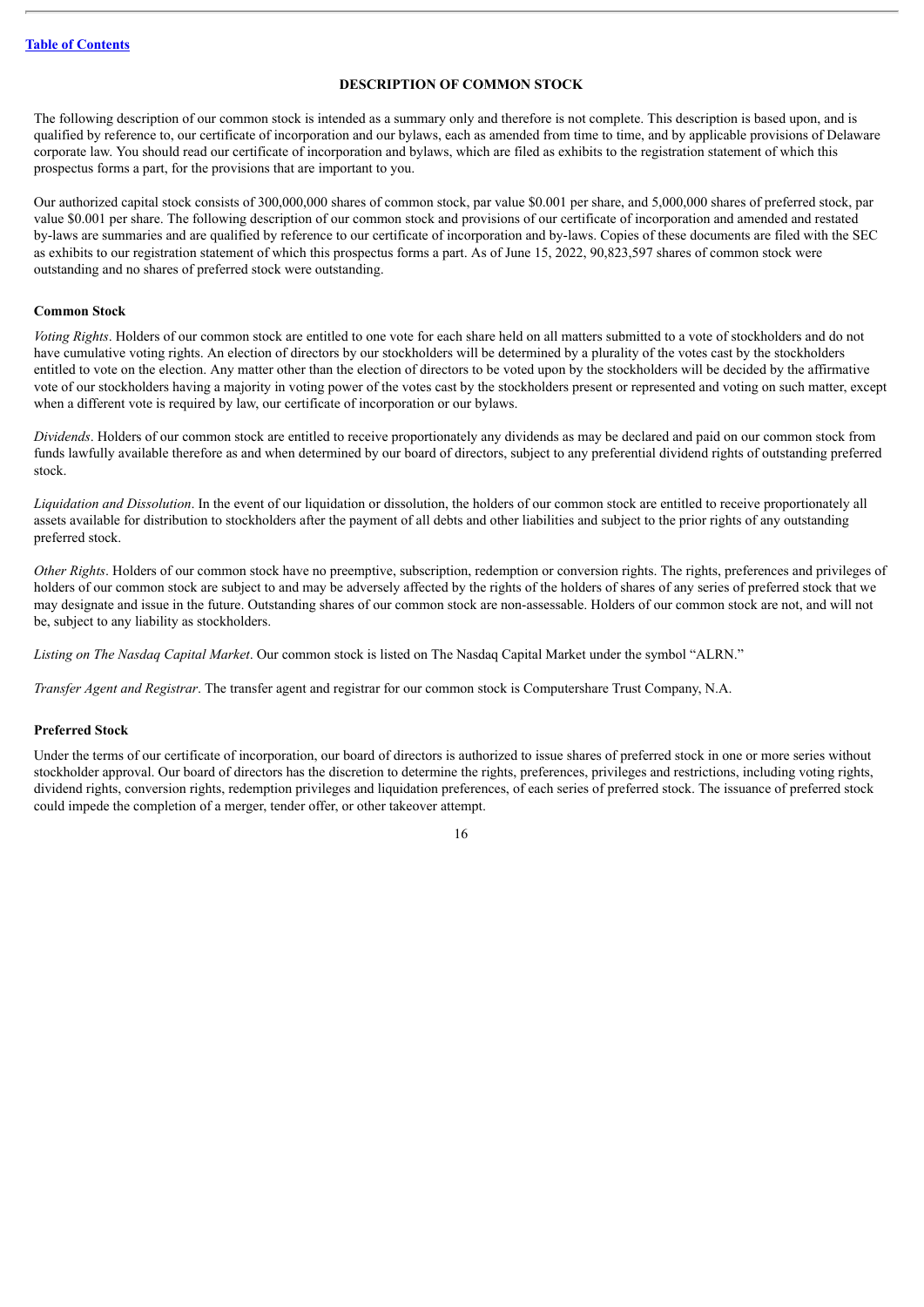Our board of directors will make any determination to issue preferred shares based upon its judgment as to the best interests of our stockholders. Our directors, in so acting, could issue preferred stock having terms that could discourage an acquisition attempt through which an acquirer may be able to change the composition of our board of directors, including a tender offer or other transaction that some, or a majority, of our stockholders might believe to be in their best interests or in which stockholders might receive a premium for their stock over the then-current market price of the stock.

#### **Provisions of Our Certificate of Incorporation and Bylaws and Delaware Law That May Have Anti-Takeover Effects**

Certain provisions of our certificate of incorporation and bylaws may have the effect of making it more difficult for a third party to acquire, or of discouraging a third party from attempting to acquire, control of us. Such provisions could limit the price that certain investors might be willing to pay in the future for shares of our common stock and may limit the ability of stockholders to remove current management or directors or approve transactions that stockholders may deem to be in their best interest and, therefore, could adversely affect the price of our common stock.

*Staggered Board; Removal of Directors*. Our certificate of incorporation and bylaws divide our board of directors into three classes with staggered threeyear terms. In addition, a director may be removed only for cause and only by the affirmative vote of the holders of at least 75% of the votes that all of our stockholders would be entitled to cast in an annual election of directors. Any vacancy on our board of directors, including a vacancy resulting from an enlargement of our board of directors, may be filled only by vote of a majority of our directors then in office. The classification of our board of directors and the limitations on the removal of directors and filling of vacancies could make it more difficult for a third party to acquire, or discourage a third party from seeking to acquire, control of our company.

*Stockholder Action by Written Consent; Special Meetings*. Our certificate of incorporation provides that any action required or permitted to be taken by our stockholders must be effected at a duly called annual or special meeting of such holders and may not be effected by any consent in writing by such holders. Our certificate of incorporation and bylaws also provide that, except as otherwise required by law, special meetings of our stockholders can only be called by our chairman of the board of directors, our chief executive officer or our board of directors.

*Exclusive Forum Selection*. Our certificate of incorporation provides that, unless we consent in writing to the selection of an alternative forum, the Court of Chancery of the State of Delaware (or if the Court of Chancery does not have jurisdiction, the federal district court for the District of Delaware) shall be the sole and exclusive forum for (1) any derivative action or proceeding brought on our behalf, (2) any action asserting a claim of breach of a fiduciary duty owed by any of our directors, officers or employees to our company or stockholders, (3) any action asserting a claim against us arising pursuant to any provision of the DGCL or our certificate of incorporation or bylaws, or (4) any action asserting a claim against us governed by the internal affairs doctrine. These choice of forum provisions will not apply to claims arising under the Securities Act, the Exchange Act or any other claim for which federal courts have exclusive jurisdiction. Although our certificate of incorporation contains the choice of forum provision described above, it is possible that a court could rule that such a provision is inapplicable for a particular claim or action or that such provision is unenforceable.

*Advance Notice Requirements for Stockholder Proposals*. Our bylaws establish an advance notice procedure for stockholder proposals to be brought before an annual meeting of stockholders, including proposed nominations of persons for election to our board of directors. Stockholders at an annual meeting may consider proposals or nominations specified in the notice of meeting or brought before the meeting by or at the direction of our board of directors or by a stockholder of record on the record date for the meeting who is entitled to vote at the meeting and who has delivered timely written notice in proper form to our secretary of the stockholder's intention to bring such business before the meeting. These provisions could have the effect of delaying until the next stockholder meeting stockholder actions that are favored by the holders of a majority of our outstanding voting securities.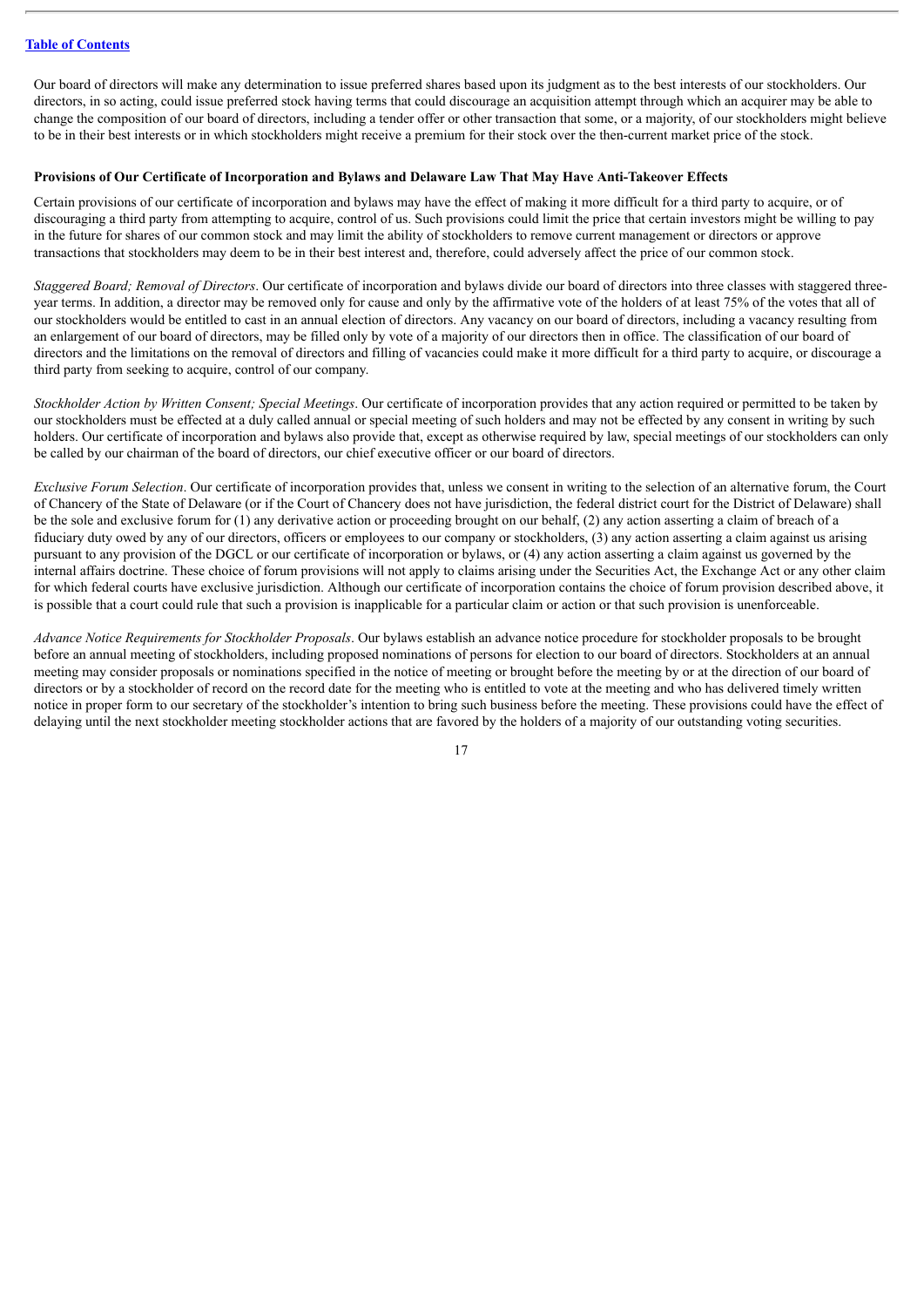These provisions of Delaware law, our certificate of incorporation and our bylaws may have the effect of deterring hostile takeovers or delaying changes in our control or in our management. These provisions are intended to enhance the likelihood of continued stability in the composition of our board of directors and in the policies they implement, and to discourage certain types of transactions that may involve an actual or threatened change of our control. These provisions are designed to reduce our vulnerability to an unsolicited acquisition proposal. The provisions also are intended to discourage certain tactics that may be used in proxy fights. However, such provisions could have the effect of discouraging others from making tender offers for our shares and, as a consequence, they also may inhibit fluctuations in the market price of our shares that could result from actual or rumored takeover attempts.

*Delaware Business Combination Statute*. We are subject to Section 203 of the DGCL ("Section 203"), which prohibits a Delaware corporation from engaging in business combinations with an interested stockholder. An interested stockholder is generally defined as an entity or person beneficially owning 15% or more of the outstanding voting stock of the corporation or any entity or person affiliated with or controlling or controlled by such entity or person ("interested stockholder"). Section 203 provides that an interested stockholder may not engage in business combinations with the corporation for a period of three years after the date that such stockholder became an interested stockholder, with the following exceptions:

- before such date, the board of directors of the corporation approved either the business combination or the transaction that resulted in the stockholder becoming an interested stockholder;
- upon completion of the transaction that resulted in the stockholder becoming an interested stockholder, the interested stockholder owned at least 85% of the voting stock of the corporation outstanding at the time the transaction began, excluding for purposes of determining the voting stock outstanding (but not the outstanding voting stock owned by the interested stockholder) those shares owned (i) by persons who are directors and also officers and (ii) employee stock plans in which employee participants do not have the right to determine confidentially whether shares held subject to the plan will be tendered in a tender or exchange offer; or
- on or after such date, the business combination is approved by the board of directors and authorized at an annual or special meeting of the stockholders, and not by written consent, by the affirmative vote of at least 66 2/3% of the outstanding voting stock that is not owned by the interested stockholder.

In general, Section 203 defines business combinations to include the following:

- any merger or consolidation involving the corporation and the interested stockholder;
- any sale, lease, transfer, pledge or other disposition of 10% or more of the assets of the corporation to or with the interested stockholder;
- subject to certain exceptions, any transaction that results in the issuance or transfer by the corporation of any stock of the corporation to the interested stockholder;
- any transaction involving the corporation that has the effect of increasing the proportionate share of the stock or any class or series of the corporation beneficially owned by the interested stockholder; or
- the receipt by the interested stockholder of the benefit of any loss, advances, guarantees, pledges or other financial benefits by or through the corporation.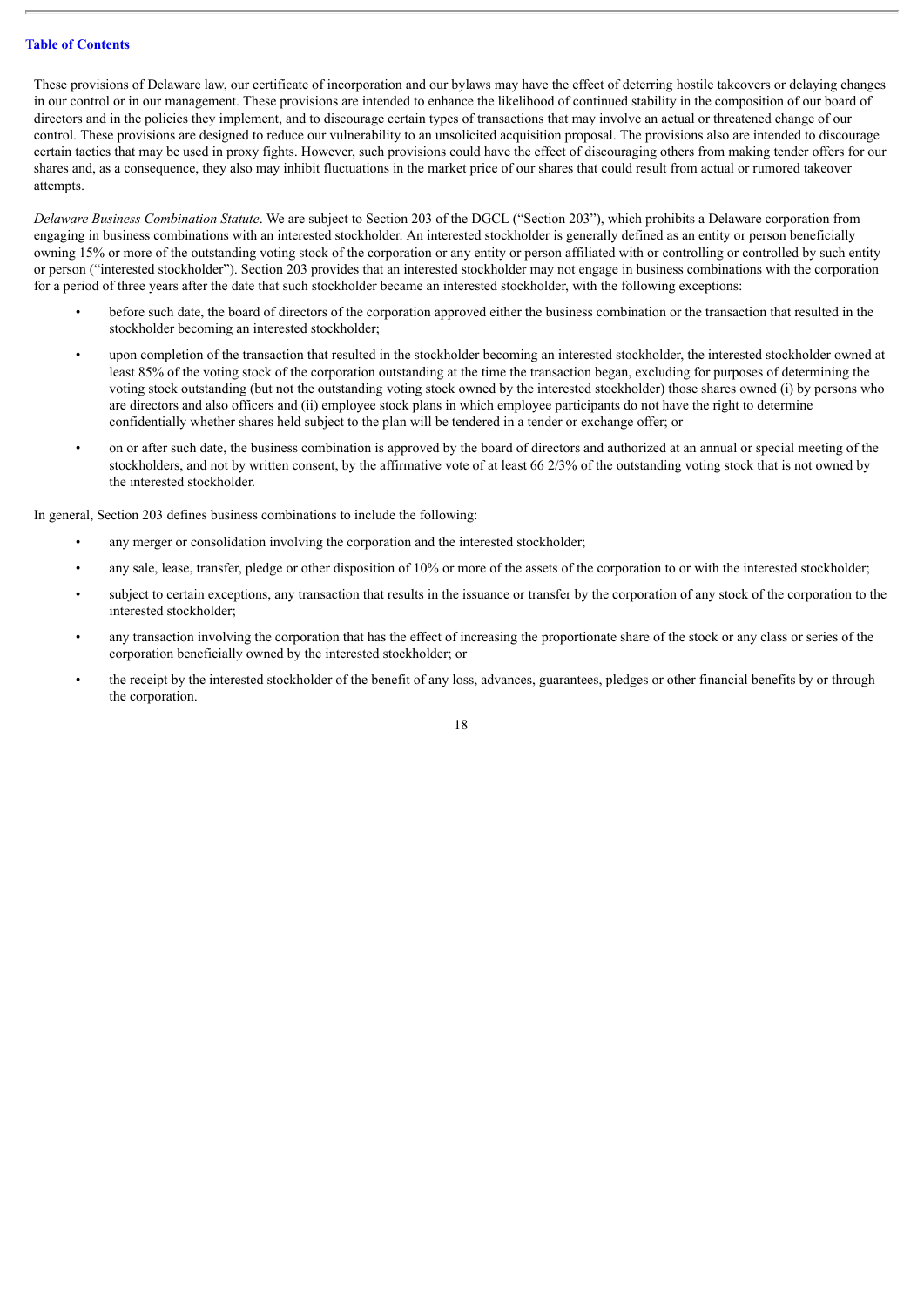## **PLAN OF DISTRIBUTION**

<span id="page-20-0"></span>We have entered into a Capital on Demand™ Sales Agreement, or sales agreement, with JonesTrading Institutional Services LLC and William Blair & Company, L.L.C., each an Agent and collectively, the Agents, dated January 29, 2021, under which we may issue and sell shares of our common stock having an aggregate gross sales price of up to \$30,000,000 from time to time through or to the Agents acting as agents or principals. Through the date of this prospectus, we have sold \$10,922,884 of shares of our common stock in accordance with the sales agreement under a prospectus supplement dated January 29, 2021. We currently may offer and sell from and after the date hereof shares of our common stock having an aggregate offering price of up to \$14,024,100 under the sales agreement pursuant to this prospectus.

Sales of our common stock, if any, under this prospectus may be made in sales deemed to be "at the market offerings" as defined in Rule 415(a)(4) promulgated under the Securities Act.

Each time we wish to issue and sell common stock, we will notify an Agent of the number of shares to be issued, the dates on which such sales are anticipated to be made, any minimum price below which sales may not be made and other sales parameters as we deem appropriate. Once we have so instructed such Agent, unless such Agent declines to accept the terms of the notice, such Agent has agreed, subject to the terms and conditions of the sales agreement, to use its commercially reasonable efforts consistent with its normal trading and sales practices to sell such shares up to the amount specified on such terms. We may instruct the Agents not to sell shares of common stock if the sales cannot be effected at or above the price designated by us in any such instruction. We or the Agents may suspend the offering of shares of common stock being made through the Agents under the sales agreement upon proper notice to the other party.

We will pay the Agents commissions for their services in acting as agents in the sale of our common stock. The Agents will be entitled to compensation at a commission rate of up to 3.0% of the aggregate gross sales price of the shares sold. Because there is no minimum offering amount required as a condition to close this offering, the actual total public offering amount, commissions and proceeds to us, if any, are not determinable at this time. We have also agreed to reimburse the Agents for certain specified expenses, including the fees and disbursements of their legal counsel in an amount not to exceed \$35,000, as provided in the sales agreement. We estimate that the total expenses for the offering, excluding compensation and reimbursements payable to the Agents under the terms of the sales agreement, will be approximately \$125,000.

Settlement for sales of common stock will occur on the second business day following the date on which any sales are made, or on some other date that is agreed upon by us and the Agents in connection with a particular transaction, in return for payment of the net proceeds to us. Sales of our common stock as contemplated in this prospectus will be settled through the facilities of our transfer agent, Computershare Trust Company, N.A. or by such other means as we and the Agents may agree upon. There is no arrangement for funds to be received in an escrow, trust or similar arrangement.

In connection with the sale of the common stock on our behalf, the Agents will be deemed to be "underwriters" within the meaning of the Securities Act and the compensation of the Agents will be deemed to be underwriting commissions or discounts. We have agreed to provide indemnification and contribution to the Agents against certain civil liabilities, including liabilities under the Securities Act.

The offering of our common stock pursuant to the sales agreement will terminate upon the termination of such sales agreement as permitted therein.

The Agents and their affiliates have in the past and may in the future provide various investment banking and other financial services for us and our affiliates for which services they may in the future receive customary fees.

This summary of the material provisions of the sales agreement does not purport to be a complete statement of its terms and conditions. We are filing a copy of the sales agreement as an exhibit to the registration statement of which this prospectus forms a part.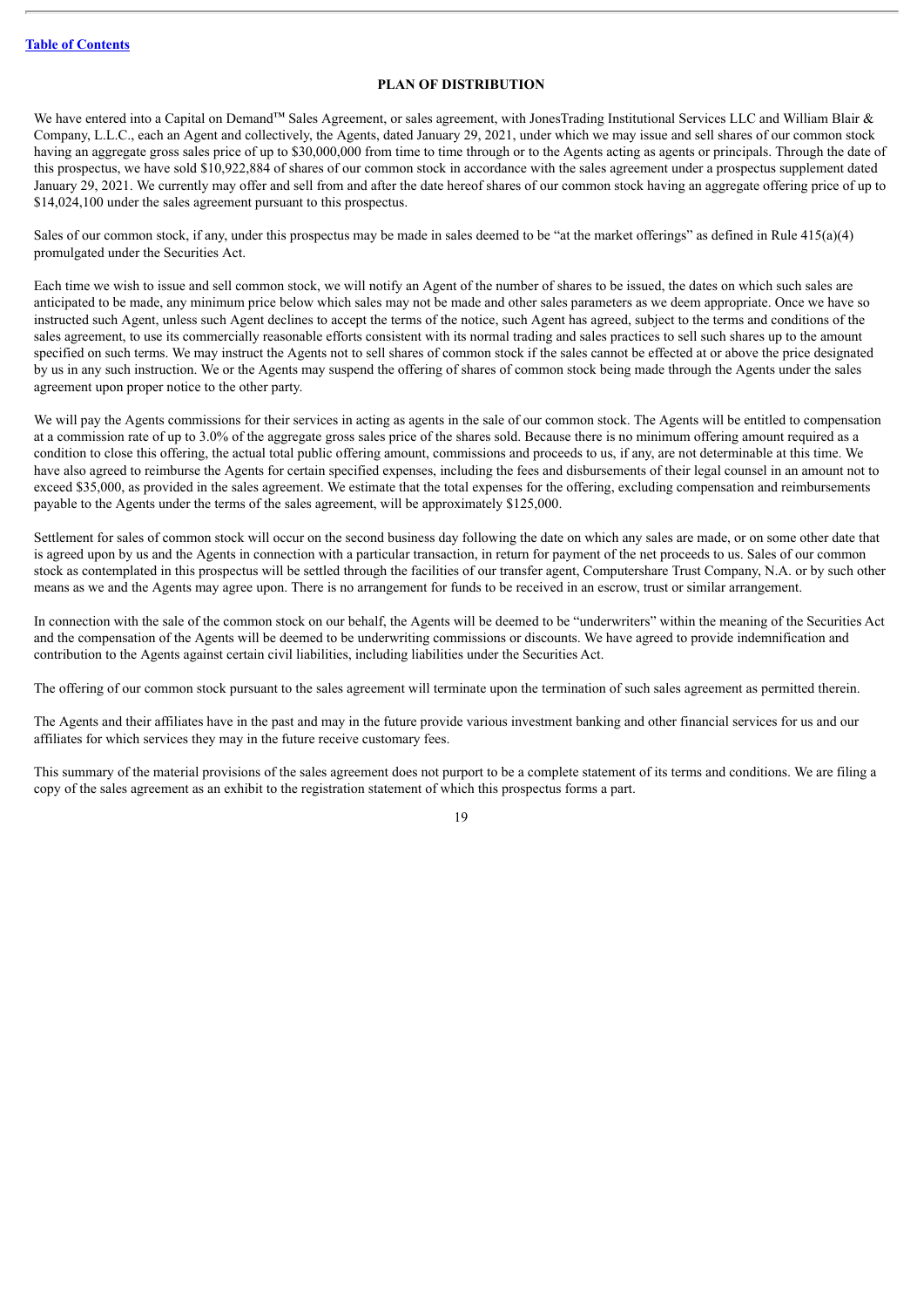## **LEGAL MATTERS**

<span id="page-21-0"></span>The validity of the shares of common stock offered hereby will be passed upon for us by Wilmer Cutler Pickering Hale and Dorr LLP, Boston, Massachusetts. Duane Morris LLP, New York, New York, is acting as counsel for the Agents in connection with this offering.

## **EXPERTS**

<span id="page-21-1"></span>The financial statements incorporated in this prospectus by reference to the Annual Report on Form 10-K for the year ended December 31, 2021 have been so incorporated in reliance on the report of PricewaterhouseCoopers LLP, an independent registered public accounting firm, given on the authority of said firm as experts in auditing and accounting.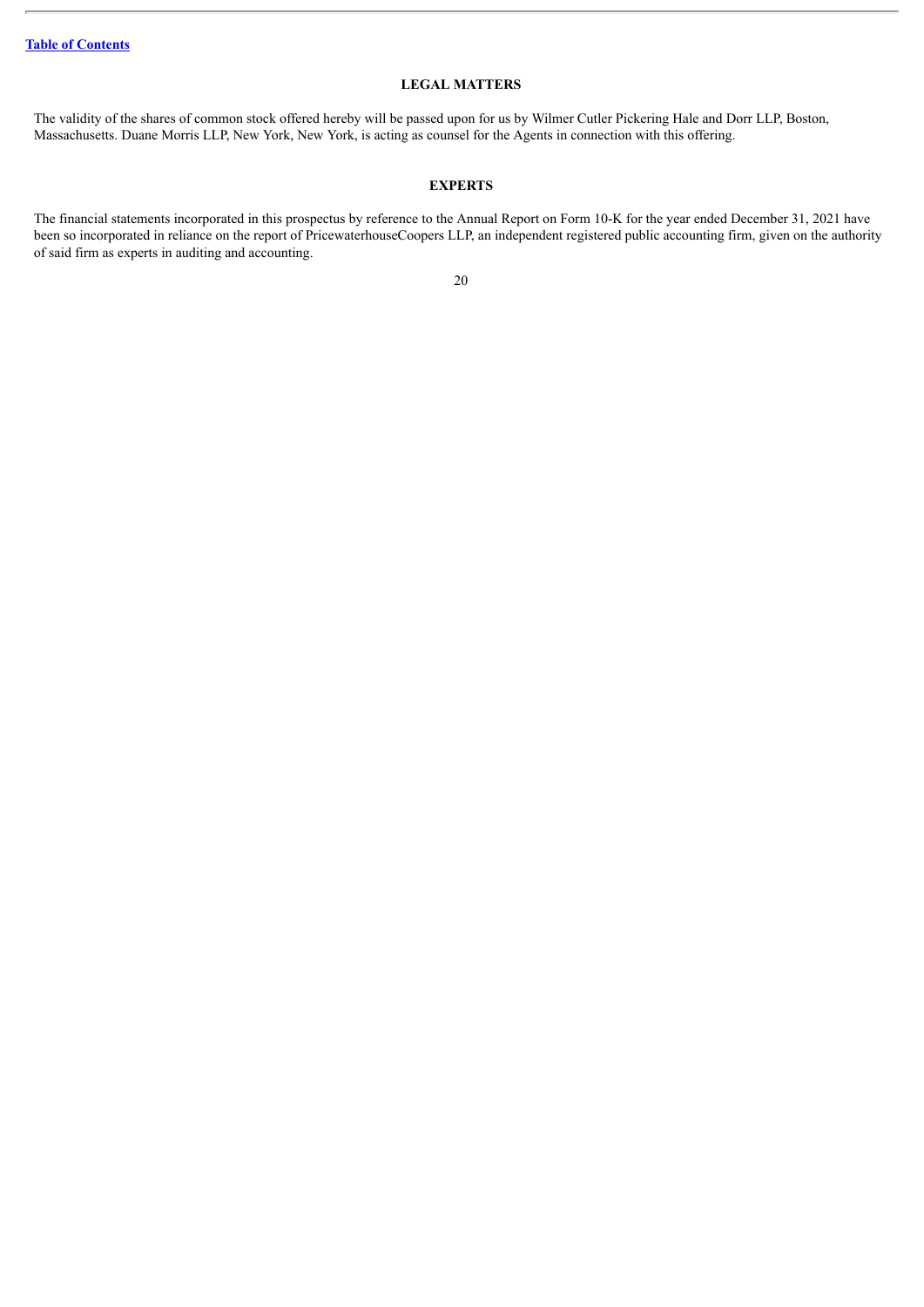## **WHERE YOU CAN FIND MORE INFORMATION**

<span id="page-22-0"></span>We file annual, quarterly and current reports, proxy statements and other information with the Securities and Exchange Commission, or SEC. Our SEC filings are available to the public over the Internet at the SEC's website at http://www.sec.gov. Copies of certain information filed by us with the SEC are also available on our website at www.aileronrx.com. Our website is not a part of this prospectus and is not incorporated by reference in this prospectus.

This prospectus is part of a registration statement that we filed with the SEC. The registration statement contains more information than this prospectus regarding us and the securities, including certain exhibits and schedules. You can obtain a copy of the registration statement from the SEC at the address listed above or from the SEC's internet site.

## **INCORPORATION OF CERTAIN DOCUMENTS BY REFERENCE**

<span id="page-22-1"></span>The SEC allows us to incorporate by reference much of the information we file with the SEC, which means that we can disclose important information to you by referring you to those publicly available documents. The information that we incorporate by reference in this prospectus is considered to be part of this prospectus. Because we are incorporating by reference future filings with the SEC, this prospectus is continually updated and those future filings may modify or supersede some of the information included or incorporated in this prospectus. This means that you must look at all of the SEC filings that we incorporate by reference to determine if any of the statements in this prospectus or in any document previously incorporated by reference have been modified or superseded. This prospectus incorporates by reference the documents listed below (File No. 001-38130) and any future filings we make with the SEC under Sections 13(a), 13(c), 14 or 15(d) of the Exchange Act (in each case, other than those documents or the portions of those documents not deemed to be filed) between the date of the initial registration statement and the effectiveness of the registration statement and following the effectiveness of the registration statement until the offering of the securities under the registration statement is terminated or completed:

(1) Our Annual Report on [Form](http://www.sec.gov/ix?doc=/Archives/edgar/data/1420565/000095017022004774/alrn-20211231.htm) 10-K for the year ended December 31, 2021, filed with the SEC on March 28, 2022, including the information specifically incorporated by reference into the Annual Report on Form 10-K from our [definitive](http://www.sec.gov/Archives/edgar/data/1420565/000119312522133908/d285680ddef14a.htm) proxy statement for the 2022 Annual Meeting of Stockholders filed with the SEC on April 29, 2022;

(2) Our Quarterly Report on [Form](http://www.sec.gov/ix?doc=/Archives/edgar/data/1420565/000095017022007793/alrn-20220331.htm) 10-Q for the quarter ended March 31, 2022, filed with the SEC on May 5, 2022;

(3) Our Current Reports on Form 8-K filed with the SEC on [January](http://www.sec.gov/ix?doc=/Archives/edgar/data/0001420565/000119312522002801/d26509d8k.htm) 5, 2022, [April](http://www.sec.gov/ix?doc=/Archives/edgar/data/0001420565/000119312522134322/d266198d8k.htm) 29, 2022, June 7, [2022,](http://www.sec.gov/ix?doc=/Archives/edgar/data/0001420565/000119312522168878/d323390d8k.htm) June 8, [2022](http://www.sec.gov/ix?doc=/Archives/edgar/data/1420565/000119312522170277/d368711d8k.htm) and June 16, [2022](http://www.sec.gov/ix?doc=/Archives/edgar/data/1420565/000119312522175284/d256872d8k.htm); and

(4) The description of our common stock contained in our Registration Statement on [Form](http://www.sec.gov/Archives/edgar/data/0001420565/000119312517211335/d403336d8a12b.htm) 8-A filed on June 23, 2017, as the description therein has been updated and superseded by the description of our capital stock contained in [Exhibit](http://www.sec.gov/Archives/edgar/data/0001420565/000156459020014155/alrn-ex43_729.htm) 4.2 to our Annual Report on [Form](http://www.sec.gov/ix?doc=/Archives/edgar/data/1420565/000095017022004774/alrn-20211231.htm) 10-K for the fiscal year ended December 31, 2021, as filed with the SEC on March 28, 2022, and including any amendments or reports filed for the purpose of updating such description.

You may request a copy of these documents, which will be provided to you at no cost, by writing or telephoning us using the following contact information:

> Aileron Therapeutics, Inc. 285 Summer Street, Suite 101 Boston, Massachusetts 02210 (617) 995-0900